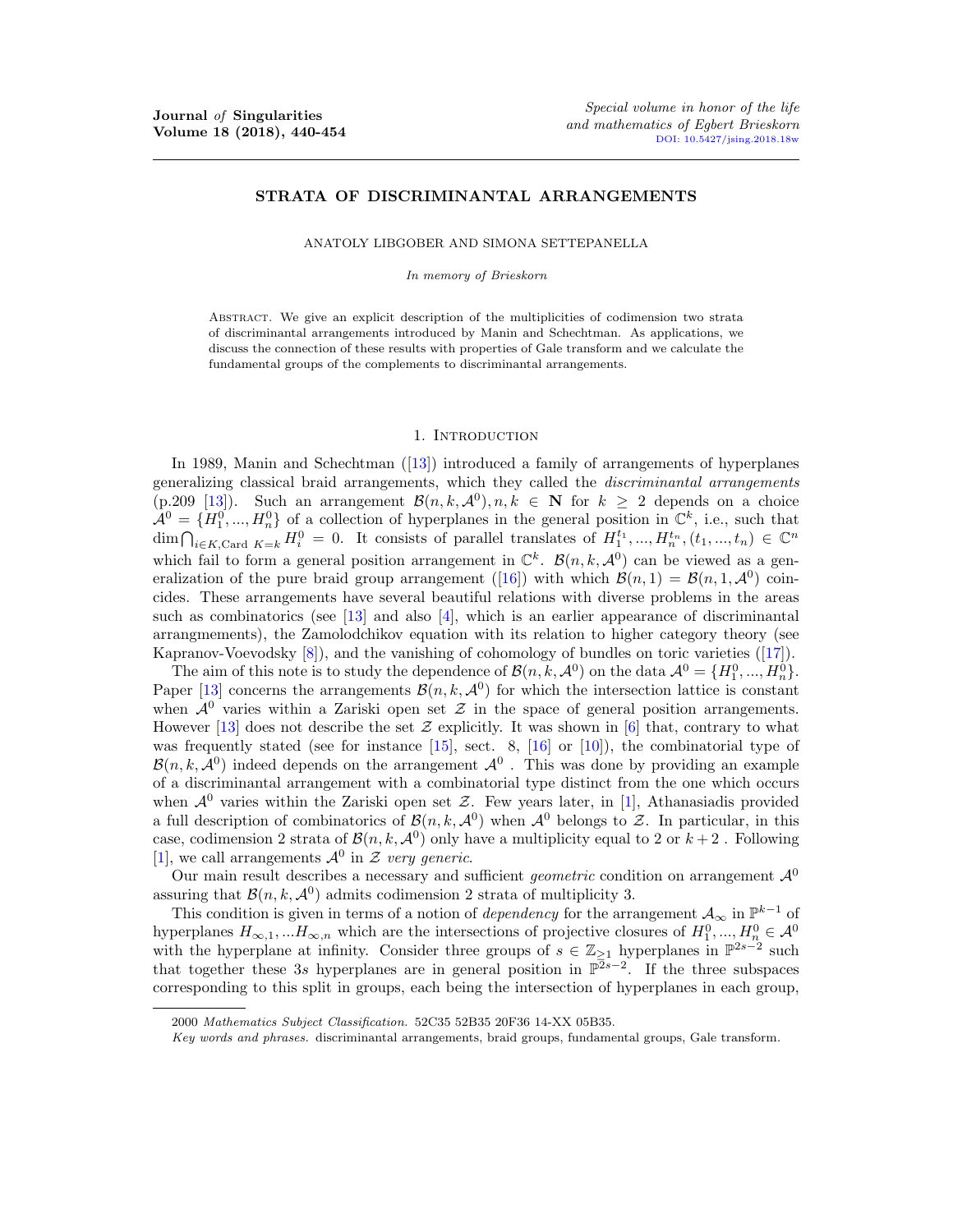span a hyperplane in  $\mathbb{P}^{2s-2}$ , we say that the arrangement of 3*s* hyperplanes in  $\mathbb{P}^{2s-2}$  is *dependent* (Definition 3.3 in Section 3). This dependence condition defines a proper Zariski closed subset of the space of arrangements of 3*s* hyperplanes in  $\mathbb{P}^{2s-2}$  in general position. Our main result (Theorem 3.9) shows that  $\mathcal{B}(n, k, \mathcal{A}^0), k > 1$  admits a codimenion two stratum of multiplicity 3 if and only if  $A_{\infty}$  is an arrangement in  $\mathbb{P}^{k-1}$  admitting a restriction<sup>1</sup> which is a dependent arrangement .

Subsequently, in Section 4, we interpret this result in terms of the Gale transform. The relation between discriminantal arrangements and the Gale transform can be seen, at least implicitly, already in paper [6]. From this view point our result asserts an equivalence of certain types of collinearity: the dependency of  $A_{\infty}$  is equivalent to presence of dependencies in the Gale transform which in turn is equivalent to the presence of strata of multiplicity 3 in an arrangement  $\mathcal{B}(n, k, \mathcal{A}^0)$ . We shall give a direct verification of such equivalences using the interpretation of Gale transform of six-tuples of point in  $\mathbb{P}^2$  in terms of del Pezzo surfaces given in [5]. More precisely, an arrangement  $\mathcal{B}(6,3,\mathcal{A}^0)$  depends on arrangement at infinity  $\mathcal{A}_{\infty}$ , which in this case is a six-tuple of lines in  $\mathbb{P}^2$ , or equivalently, a six-tuple  $(\mathcal{A}_{\infty})^*$  of points in the dual plane. A general position arrangement  $A_{\infty}$  is dependent if and only if the del Pezzo surface, which is the blow up of  $\mathbb{P}^2$  at six-tuple  $(\mathcal{A}_{\infty})^*$ , admits an Eckardt point (cf. subsection 4.2). On the other hand, the interpretation of  $\mathcal{B}(6,3,\mathcal{A}^0)$  via Gale transform, described in subsection 4.1, shows that presence in  $\mathcal{B}(6,3,\mathcal{A}^0)$  of codimension two strata of multiplicity 3 is equivalent to the following: *the Gale transform of*  $(A_{\infty})^*$  is a six-tuple  $G(A_{\infty})^*$  such that blow up of  $\mathbb{P}^2$  at  $G(A_{\infty})^*$  is a del Pezzo surface admitting an Eckardt point. Hence the main result in the Theorem 3.9, in the case of discriminantal arrangments  $\mathcal{B}(6,3,\mathcal{A}^0)$ , becomes an invariance of existence of Eckardt points in the Gale transform. We show that this can be verified directly (see subsection 4.2).

Finally we supplement R.Lawrence's presentation ([10]) by giving a presentation of the fundamental group in the case of non very generic arrangements (i.e. for which  $\mathcal{A}^0 \notin \mathcal{Z}$ ). In fact, we give calculations yielding the braid monodromy and hence a presentation of the fundamental group of the complement to a discriminantal arrangement in all cases.

Notice that in the case  $k = 1$ , the complement to the discriminantal arrangement  $\mathcal{B}(n, 1)$ coincides with the configuration space of ordered *n*-tuples of points in C. A natural generalization of this configuration space to the case  $k \geq 2$  is the space of arrangements of hyperplanes in  $\mathbb{C}^k$ in a general position. This is a Zariski open in the product of  $n$  copies of spaces of affine hyperplanes in  $\mathbb{C}^k$ . The fundamental group of this space is another natural candidate for a generalization of the pure braid group. Our result shows the difficulty with a calculation of this fundamental group: natural maps between spaces  $\mathcal{B}(n, k, \mathcal{A}^0)$  for various  $n, k$ , which in the case  $k = 1$  lead to the presentation of the pure braid group fail to be locally trivial fibrations and hence fails to produce an exact sequence of fundamental groups. For example, intersections of projective closures of arrangements in  $\mathbb{C}^k$  with the hyperplane at infinity, yields a map from the space of general position arrangements in  $\mathbb{C}^k$  to the space of general position arrangements in  $\mathbb{P}^{k-1}$ . Our result shows that this map is a locally trivial fibration only over the space of very general position arrangements in  $\mathbb{P}^{k-1}$ . Calculation of the fundamental groups of spaces of general position arrangements of lines will be addressed elsewhere.

The content of the paper is the following. In Section 2, we introduce several notions used later and recall definitions from [13]. Section 3 contains one of the main results of this paper, Theorem 3.9, describing the codimension 2 strata of discriminantal arrangements having multiplicity 3 and showing an absence of codimension 2 strata having a multiplicity different from 2, 3 and  $k+2$ . The Section 4 contains the interpretation of the results in Section 3 in terms of the Gale transform.

<sup>&</sup>lt;sup>1</sup>Here restriction is the standard restriction of arrangements to subspaces as defined in [16] (see also equation (8) in this paper).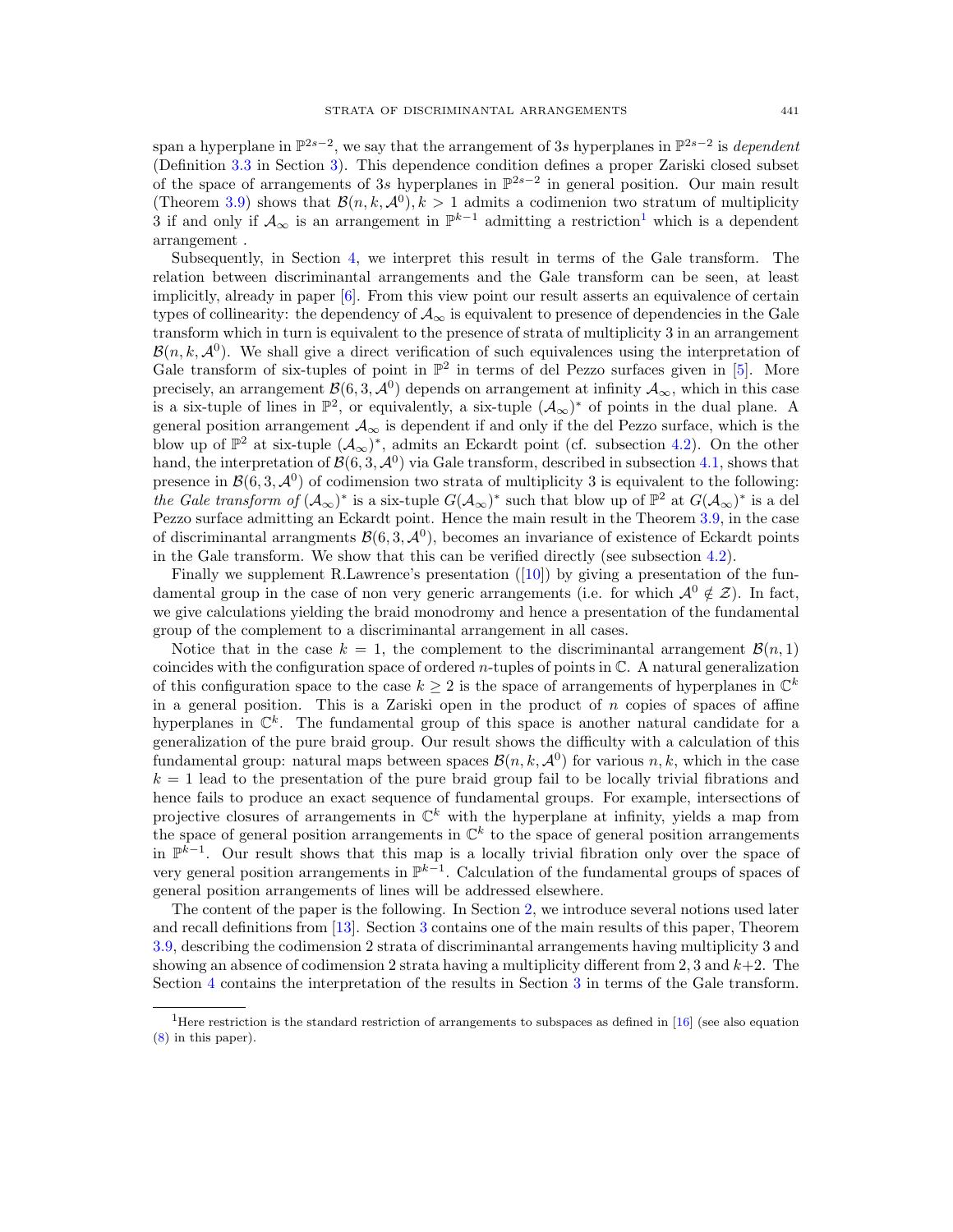The last Section describes the braid mondromy and fundamental groups of the complements to discriminantal arrangements.

Finally, the authors<sup>2</sup> wants to thank I.Dolgachev for a useful comment on the material in Section 4, B. Guerville-Balle for useful comments and Max Planck Institute and University of Hokkaido for hospitality during visits to these institutions where much of the work on this project was done.

#### 2. Preliminaries

2.1. Discriminantal arrangements. Let  $H_i^0$ ,  $i = 1, ..., n$ , be a general position arrangement in  $\mathbb{C}^k, k < n$ , i.e., a collection of hyperplanes such that  $\dim \bigcap_{\substack{i \in K, \\ \text{Card } K = k}} H_i^0 = 0$ . The space of parallel translates  $\mathbb{S}(H_1^0, ..., H_n^0)$  (or simply  $\mathbb S$  when the dependence on  $H_i^0$  is clear or not essential) is the space of *n*-tuples  $H_1, ..., H_n$  such that either  $H_i \cap H_i^0 = \emptyset$  or  $H_i = H_i^0$  for any  $i = 1, ..., n$ . One can identify S with an *n*-dimensional affine space  $\mathbb{C}^n$  in such a way that  $(H_1^0, ..., H_n^0)$  corresponds to the origin.

We will use the compactification of the arrangement  $(H_1^0, ..., H_n^0)$  obtained by viewing the ambient space  $\mathbb{C}^k$  as  $\mathbb{P}^k \setminus H_\infty$  endowed with a collection of hyperplanes  $\bar{H}^0_i$  which are projective closures of affine hyperplanes  $H_i^0$ . The condition of genericity is equivalent to  $\bigcup_i \overline{H}_i^0$  being a normal crossing divisor in  $\mathbb{P}^k$ . The space S can be identified with product  $\mathcal{L}_1 \times \ldots \times \mathcal{L}_n$  where  $\mathcal{L}_i \simeq \mathbb{C}$  is the pencil of hyperplanes spanned by  $H_{\infty}$  and  $H_i^0$  parametrized by  $\mathbb{P}^1$  with the deleted point. The latter corresponds to  $H_{\infty}$  and the origin to  $H_i^0$ . In particular, an ordering of hyperplanes in *A* determines the coordinate system in S.

For a general position arrangement *A* in  $\mathbb{C}^k$  formed by hyperplanes  $H_i, i = 1, ..., n$ , the trace *at infinity* (denoted by  $\mathcal{A}_{\infty}$ ) is the arrangement formed by hyperplanes  $H_{\infty,i} = \bar{H}_{i}^{0} \cap H_{\infty}$ .

An arrangement *A* (or its trace  $A_{\infty}$ ) determines the space of parallel translates  $\mathcal{S}(H_1^0, ..., H_n^0)$ (as a subspace in the space of *n*-tuples of hyperplanes in  $\mathbb{P}^k$ ).

For a general position arrangement  $A_{\infty}$ , we consider the closed subset of  $\mathbb{S}(H_1^0, ..., H_n^0)$  formed by those collections which fail to form a general position arrangement. This subset is a union of hyperplanes with each hyperplane corresponding to a subset  $K = \{i_1, ..., i_{k+1}\} \subset \{1, ..., n\}$  and consisting of *n*-tuples of translates of hyperplanes  $H_1^0, ..., H_n^0$  in which translates of  $H_{i_1}^0, ..., H_{i_{k+1}}^0$ fail to form a general position arrangement (equations are given by (3) below). Such a hyperplane will be denoted  $D_K$ . The corresponding arrangement will be denoted  $\mathcal{B}(n, k, \mathcal{A})$  and called the *discriminantal arrangement corresponding to A*.

The cardinality of  $\mathcal{B}(n, k, \mathcal{A})$  is equal to  $\binom{n}{k+1}$ . Each hyperplane  $D_K$  contains the *k*-dimensional subspace  $\mathbb{T}$  of  $\mathbb{S}(H_1^0, ..., H_n^0)$  formed by *n*-tuples of hyperplanes containing a fixed point in  $\mathbb{C}^k$ . Clearly, the essential rank, i.e. the dimension of the ambient space minus the dimension of intersection of the hyperlanes of the arrangement (cf. [20]), in the case of  $\mathcal{B}(n, k, \mathcal{A})$  is  $n - k$  and the arrangement induced by the arrangement of hyperplanes  $D_K$  in the quotient of  $\mathcal{S}(H_1^0, ..., H_n^0)$  by T is essential. It is called *the essential part* of the discriminantal arrangement.

2.2. Hyperplanes in  $\mathcal{B}(n, k, \mathcal{A})$ . Recall that an arbitrary arrangement  $\mathcal A$  of hyperplanes  $W_1, ..., W_N \subset \mathbb{C}^k$  defines the canonical stratification of  $\mathbb{C}^k$  in which strata are defined as follows. Let  $L(\mathcal{A})$  be the intersection poset of subspaces in  $\mathbb{C}^k$ , each being the intersection of a collection of hyperplanes chosen among  $W_1, ..., W_N$ , and for each  $P \in L(\mathcal{A})$ , let  $\Sigma_P = \{i \in \{1, ..., N\} | P \in W_i\}$ be the set of indices of hyperplanes  $W_i$  such that  $P = \bigcap_{i \in \Sigma_P} W_i$ . Vice versa, given a subset  $\Sigma \subset \{1, ..., N\}$ , we denote by  $w_{\Sigma}$  the subspace  $w_{\Sigma} = \bigcap_{i \in \Sigma} W_i$ . The stratum of *P* is the

 ${}^{2}$ **Acknowledgment**: The first named author was supported by a grant from Simons Foundation and the second maned one by JSPS Kakenhi [Grant Number 26610001 to S.S.].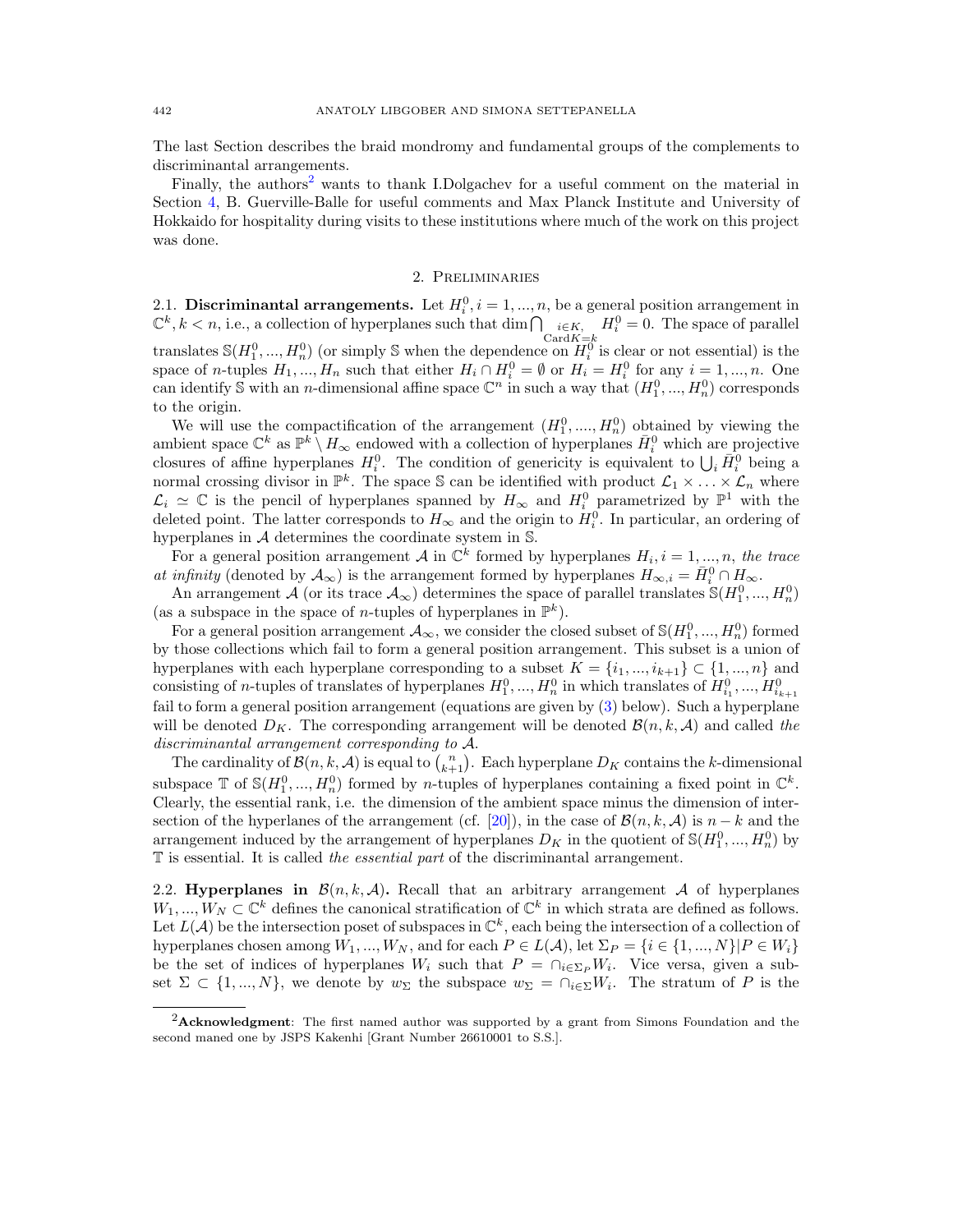submanifold of  $\mathbb{C}^k$  defined as follows:

(1) 
$$
\mathcal{S}_P = P \setminus \bigcup_{\Sigma_P \subset \Sigma} w_{\Sigma}.
$$

If an arrangement  $A = \{W_1, ..., W_N\}$  in  $\mathbb{C}^k$  is *in the general position* then the finite subset in  $\mathbb{C}^k$ , consisting of 0-dimensional strata, has cardinality  $\binom{N}{k}$  and its elements are in one to one for  $k$  *k*  $\alpha$  is the subsets of  $\{1, ..., N\}$  having cardinality *k*.

The multiplicity of a point  $p \in \mathcal{S}_P$  considered as a point on the subvariety  $\bigcup_{i=1,\dots,N} W_i$  in  $\mathbb{C}^k$  is constant along the stratum. We call it *the multiplicity* of the stratum  $\mathcal{S}_P$ . It is equal to cardinality of the set  $\Sigma_P$ .

As we noted, the hyperplanes of  $\mathcal{B}(n, k, \mathcal{A})$  correspond to subsets of cardinality  $k+1$  in  $\{1,\ldots,n\}$ . Their equations can be obtained as follows. Let *K*, Card  $K = k + 1$ , be a subset in *{*1*, ..., n}* and let

(2) 
$$
\alpha_1^j y_1 + \ldots + \alpha_k^j y_k = x_j^0, \quad j \in \{1, ..., n\}
$$

be the equation of hyperplane  $H_j^0$  of arrangement  $\mathcal{A} = \{H_1^0, \ldots, H_n^0\} \in \mathbb{C}^n \setminus B(n,k,\mathcal{A})$  in selected coordinates  $y_1, ..., y_k$  in  $\mathbb{C}^k$ . The hyperplanes  $H_j$ ,  $j \in K$ , of an arrangement in S with equations  $\alpha_1^j y_1 + \ldots + \alpha_k^j y_k = x_j$ ,  $j \in K$ , will have non-empty intersection iff

(3) 
$$
\det \begin{pmatrix} \alpha_1^1 & \dots & \alpha_k^1 & x_1 \\ \dots & \dots & \dots & \dots \\ \alpha_1^{k+1} & \dots & \alpha_k^{k+1} & x_{k+1} \end{pmatrix} = 0.
$$

This provides a linear equation in  $x_j$ ,  $j = 1, ..., k + 1$ , for the hyperplane  $D_K$  corresponding to *K*.

Let *J* be a subset in  $\{1, \ldots, n\}$  of cardinality *a*,

(4) 
$$
D_J = \{(H_1, \ldots, H_n) \in \mathbb{S} \text{ such that } \cap_{i \in J} H_i \neq \emptyset\}
$$

and

(5) 
$$
\mathcal{P}_{k+1}(J) = \{K \subset J \text{ such that } \text{Card } K = k+1\}.
$$

Then

(6) 
$$
D_J = \bigcap_{K \in \mathcal{P}_{k+1}(J)} D_K
$$

is intersection of  $\binom{a}{k+1}$  hyperplanes. In particular  $D_J$ , Card  $J \geq k+1$ , is a linear subspace and the multiplicity of  $\bigcup_{\text{Card } K=k+1} D_K$  at its generic point is  $\binom{a}{k+1}$ . Moreover, codim  $D_J$  is  $a-k$ .

2.3. Projections of discriminantal arrangements. Let  $\Xi \subset \{1, ..., n\}$  be a subset of the set of indices and let  $\mathcal{S}(\Xi) \subset \mathcal{S}$  be the subspace of the space of translates of hyperplanes of a general position arrangement  $H_1^0, ..., H_n^0$  consisting of translates of hyperplanes with indices in  $\Xi$ . Let us consider the projection  $p_{\Xi}: \mathbb{S} \to \mathbb{S}(\Xi)$  obtained by omitting from a collection of translates from  $S$ , the translates of hyperplanes with indices outside of  $E$ . The image of a subspace  $D_J$ ,  $J \subset \{1, ..., n\}$  is a proper subspace iff Card  $J \cap \Xi \geq k+1$  and in fact  $p_{\Xi}(D_J) = D_{J \cap \Xi}$ . In particluar, if  $D_J$  is a hyperplane i.e. Card $J = k + 1$  then  $p_{\Xi}(D_J)$  is a hyperplane if and only if  $J \subset \Xi$ .

The maps  $p_{\Xi}$  restricted to the complement to the discriminantal arrangement  $\mathcal{S} \setminus \mathcal{B}(n, k, \mathcal{A})$ for  $n > k + 3$  are locally trivial fibrations if and only if  $k = 1$ . Due to their local triviality they play a prominent role in the study of braid arrangements (cf. [2]). The failure of local triviality for  $k \geq 2$  can be seen as follows. Consider, for example, the simplest case  $k = 2$ . Let  $\mathcal{A} = \{l_1^0, ..., l_4^0, l_5^0\}$  be a quintuple of lines in  $\mathbb{C}^2$  and  $\Xi = \{1, 2, 3, 4\} \subset \{1, 2, 3, 4, 5\}$ . The fiber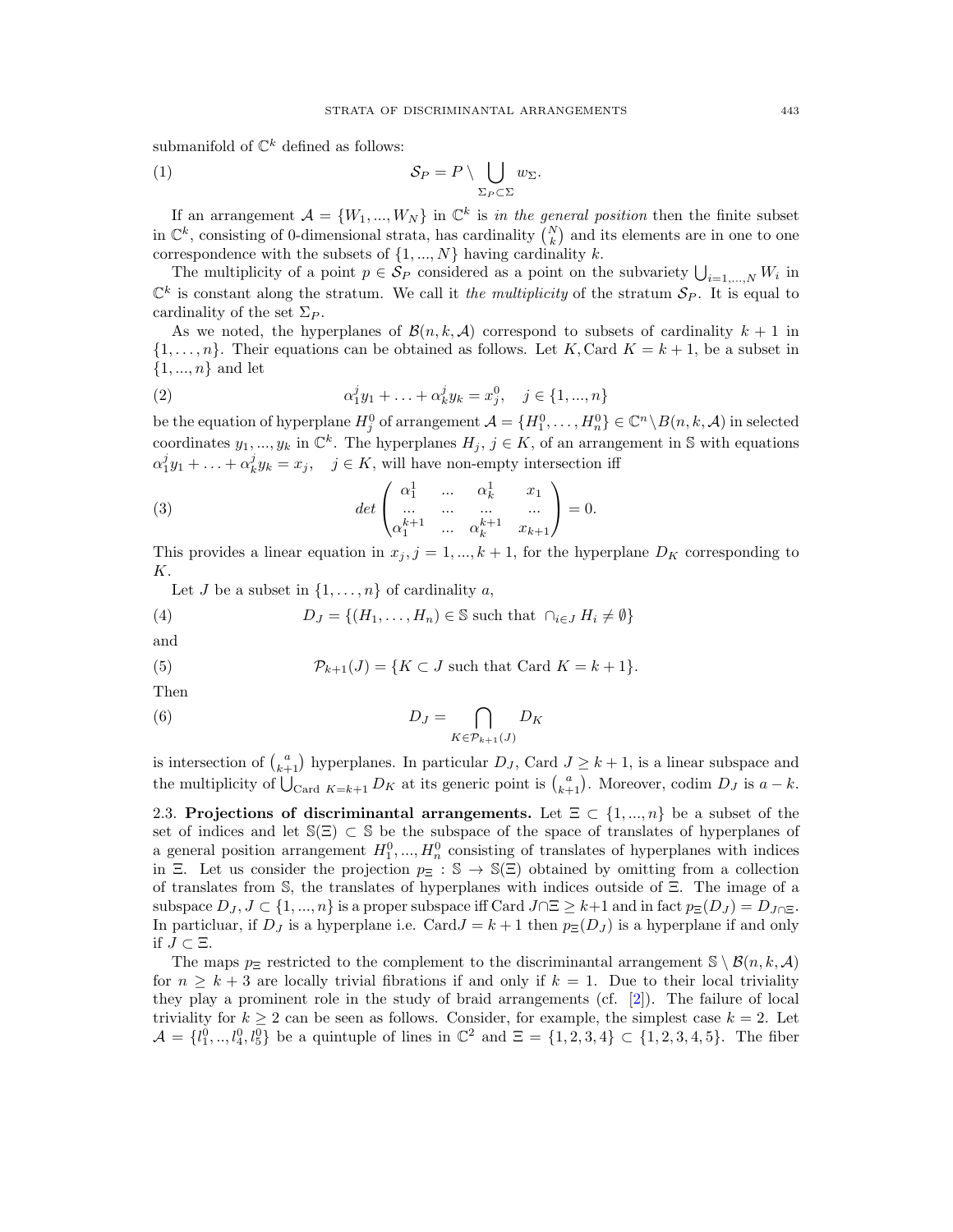of  $p_{\Xi}: \mathbb{C}^5 \to \mathbb{C}^4$  at a generic point  $\{l_1, ..., l_4\}$  in the complement  $\mathbb{C}^4 \setminus \mathcal{B}(4, 2, \mathcal{A} \setminus \{l_5^0\})$  is given by all general position arrangements  $\{l_1, \ldots, l_4, l_5\}$  such that  $l_5$  does not contain any of the 6 intersection points of  $l_i \cap l_j$ ,  $1 \leq i < j \leq 4$ , that is C with deleted 6 points. On the other hand, one can select a generic point  $\{l_1, ..., l_4\}$  in the complement  $\mathbb{C}^4 \setminus \mathcal{B}(4, 2, \mathcal{A} \setminus \{l_5^0\})$  such that one of the diagonals of quadrangle formed by lines  $l_1, \ldots, l_4$  will be parallel to  $l_5^0$ . Hence the fiber of  $p_{\Xi}$ at such a point will be C with only 5 points deleted. Similar special configurations are inevitable for all  $n > k + 3, k > 2$ . This failure of local triviality brings serious complication in the study of the topology of the complement  $\mathcal{S} \setminus \mathcal{B}(n, k, \mathcal{A})$  (see the last section for a description of the fundamental groups).

Note, that some recent works (see for example [7]) refer to discriminantal arrangements in a more narrow sense than used in this paper i.e. as the restriction arrangements to the fibers of  $p_{\Xi}$  given explicitly as

(7) 
$$
p_{\{1,...,l\}}^{-1}(t_1,...,t_l) = \{(z_1,...,z_{n-l}) | z_i = z_j \text{ or } z_i = t_k, k = 1,...,l, i, j = 1,...,n-l \}.
$$
  
3. COMMENSION TWO STRATA HAVING MULTIPLICATION?

In this section we describe necessary and sufficient conditions which should be satisfied by the trace at infinity  $A_{\infty}$  in order that the corresponding discriminantal arrangement will have codimenion two strata having multiplicity 3. We shall start with the list of notations used throughout this section, some already introduced in the last section.

Notations 3.1. *Let's fix the following notations.*

- $A^0$  *is a general position arrangement of <i>n hyperplanes in*  $\mathbb{C}^k$  *(we use*  $A^0$  *for the fixed arrangement to distinguish it from <sup>A</sup> which will denote a general translate of <sup>A</sup>*<sup>0</sup>*),*
- *for each K subset of*  $\{1, ..., n\}$  *of* Card  $K = k + 1$ *,*  $D_K \subset \mathbb{C}^n$  *will denote the hyperplane in*  $\mathcal{B}(n, k, \mathcal{A}^0)$  *corresponding to the subset K.*
- As in subsection 2.1, hyperplanes in the trace at infinity  $A_{\infty}$  are denoted by  $H_{\infty,i}$ .
- Let  $s \geq 2$ .  $K_i$ ,  $i = 1, 2, 3$ , denote subsets of  $\{1, ..., n\}$  such that

Card 
$$
K_i = 2s
$$
, Card  $K_i \cap K_j = s$ ,  $i \neq j$ ,  $\bigcap_{i=1}^{i=3} K_i = \emptyset$ 

*(in particular* Card  $\bigcup K_i = 3s$ *).* 

**Lemma 3.2.** Let  $s \geq 2$ ,  $n = 3s, k = 2s - 1$ . Let  $\mathcal{A}^0$  be a general position arrangement of n *hyperplanes in*  $\mathbb{C}^k$  *and let*  $K_i$ ,  $i = 1, 2, 3$  *be a triple of subsets of*  $\{1, ..., n\}$  *as described in notations* 3.1 above. Consider the triple of codimension *s* subspaces of the hyperplane at infinity  $H_{\infty}$ *defined as follows:*  $H_{\infty,i,j} = \bigcap_{s \in K_i \cap K_j} H_{\infty,s} \cap H_{\infty,i} \neq j$ . If subspaces  $H_{\infty,i,j} \subset H_{\infty}$  span a *proper subspace in*  $H_{\infty}$  *then* codim  $\bigcap D_{K_i} = 2$ *. Otherwise this codimension is equal to 3.* 

This lemma suggests the following:

**Definition 3.3.** A general position arrangement in  $\mathbb{P}^{2s-2}$ ,  $s \geq 2$ , is called dependent if it *is composed of* 3*s hyperplanes*  $W_i$  *which can be partitioned into* 3 groups, each containing  $s$ *hyperplanes, such that 3 subspaces of dimension s* 2 *, each being intersection of hyperplanes in one group, span a proper subspace in*  $\mathbb{P}^{2s-2}$ . We call these three  $s-2$ -dimensional subspaces dependent*.*

Remark that, with this terminology, the assumption of Lemma 3.2 is that the trace at infinity of  $A^0$  is a dependent general position arrangement.

If  $s = 2$  in Lemma 3.2, then  $H_{\infty,i,j}$  are points in the 2-dimensional space  $\mathbb{P}^2$ . The condition that these points span a proper subspace in  $H_{\infty}$ , i.e., are collinear, corresponds to the case of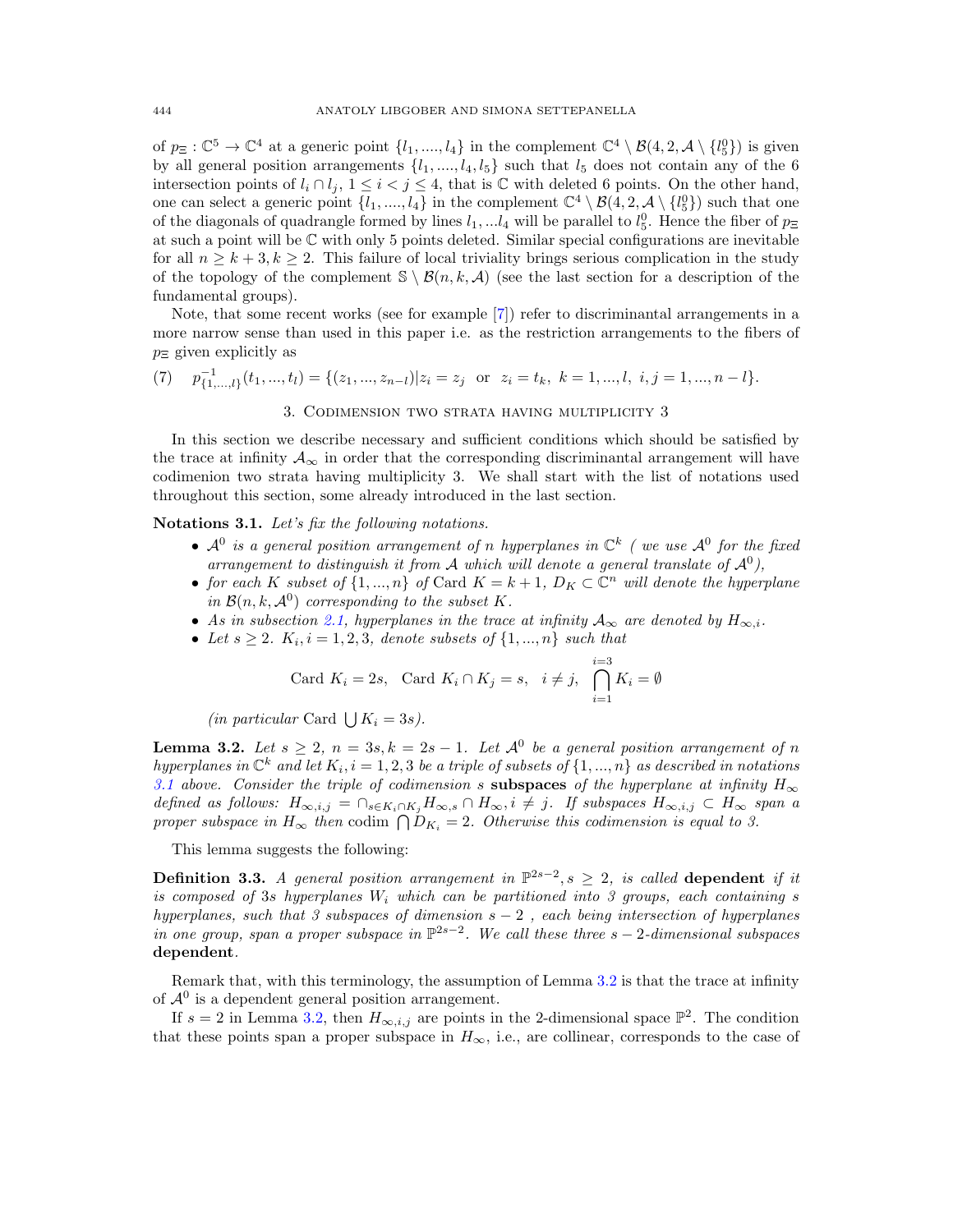

Figure 1.

Falk's example of the special discriminantal arrangement in [6]. We shall illustrate the argument in Lemma 3.2 by a discussion of this particular case since the argument for the proof of this lemma is a generalization of the argument used in Example 3.4.

**Example 3.4.** Let us consider the case  $n = 6$  and  $k = 3$ , that is a general position arrangement  $\mathcal{A}^0 = \{H_1^0, \ldots, H_6^0\}$  in  $\mathbb{C}^3$ . In Lemma 3.2, this corresponds to  $s = 2$  and, after possible relabelling,  $K_1 = (1, 2, 3, 4), K_2 = (3, 4, 5, 6), K_3 = (1, 2, 5, 6).$  Then subspaces  $L_{i,j} = \bigcap_{s \in K_i \cap K_j} H_s^0$ are lines  $L_{1,3}^0 = H_1^0 \cap H_2^0$ ,  $L_{1,2}^0 = H_3^0 \cap H_4^0$ ,  $L_{2,3}^0 = H_5^0 \cap H_6^0$  with closures  $\bar{L}_{i,j}^0$ . In this case, (i.e.,  $when \dim H_{\infty} = 2$ , the assertion of Lemma 3.2 is that the points  $H_{\infty,i,j} = \tilde{L}_{i,j}^0 \cap H_{\infty}$  span a line *l in*  $H_{\infty}$ . In other words, the points  $H_{\infty,i,j}$  are collinear if and only if codim  $i=1,2,3$   $\bigcap D_{K_i}=2$ *(see Figure 1).*

*Indeed, an arrangement*  $A = \{H_1, \ldots, H_6\}$  *of translates of planes in*  $A^0$  *is a point in*  $D_{K_1} \cap D_{K_2}$  *iff pairwise intersections*  $L_{1,3} \cap L_{1,2}$  *and*  $L_{1,2} \cap L_{2,3}$  *in*  $\mathbb{C}^3$  *of lines* 

 $L_{1,3} = H_1 \cap H_2$ ,  $L_{1,2} = H_3 \cap H_4$  and  $L_{2,3} = H_5 \cap H_6$ 

*are non-empty. We claim that the collinearity condition implies that two pairs of these three lines Li,j are coplanar if and only if all the three are. Indeed, since A consists of translates of planes in*  $\mathcal{A}^0$  *the line*  $L_{i,j}$  *has the same point at infinity*  $H_{\infty,i,j}$  *as does the line*  $L^0_{i,j}$ *. The condition that*  $H_{\infty,i,j}$  *span a line*  $l \in H_{\infty}$  *implies that the closure of any plane containing two lines*  $L_{i,j}$ *intersects*  $H_{\infty}$  *in l.* That is two planes containing respectively the pairs of lines  $L_{1,3}$ ,  $L_{1,2}$  and *L*1*,*2*, L*2*,*<sup>3</sup> *are coincident. This implies that lines L*1*,*<sup>3</sup> *and L*2*,*<sup>3</sup> *have a non-empty intersection i.e.*  $\bigcap_{i=1,2,5,6} H_i \neq \emptyset$  and hence  $A \in D_{K_3}$ .

*Vice versa, if the points*  $H_{\infty,i,j}$  *aren't colinear, then it is possible to find configurations in* which, for example,  $L_{1,3}$  intersects both  $L_{1,2}$  and  $L_{2,3}$ , but  $L_{1,2} \cap L_{2,3} = \emptyset$ , i.e.  $A \in D_{K_1} \cap D_{K_3}$ *and*  $A \notin D_{K_2}$ *.* 

*Proof of Lemma 3.2.* Consider first the case when subspaces  $H_{\infty,i,j}$  span a proper hyperplane in  $H_{\infty}$  which we shall denote *H*. Note that dim  $H_{\infty,i,j} = s-2$  and, as a consequence of  $\mathcal{A}^0$  being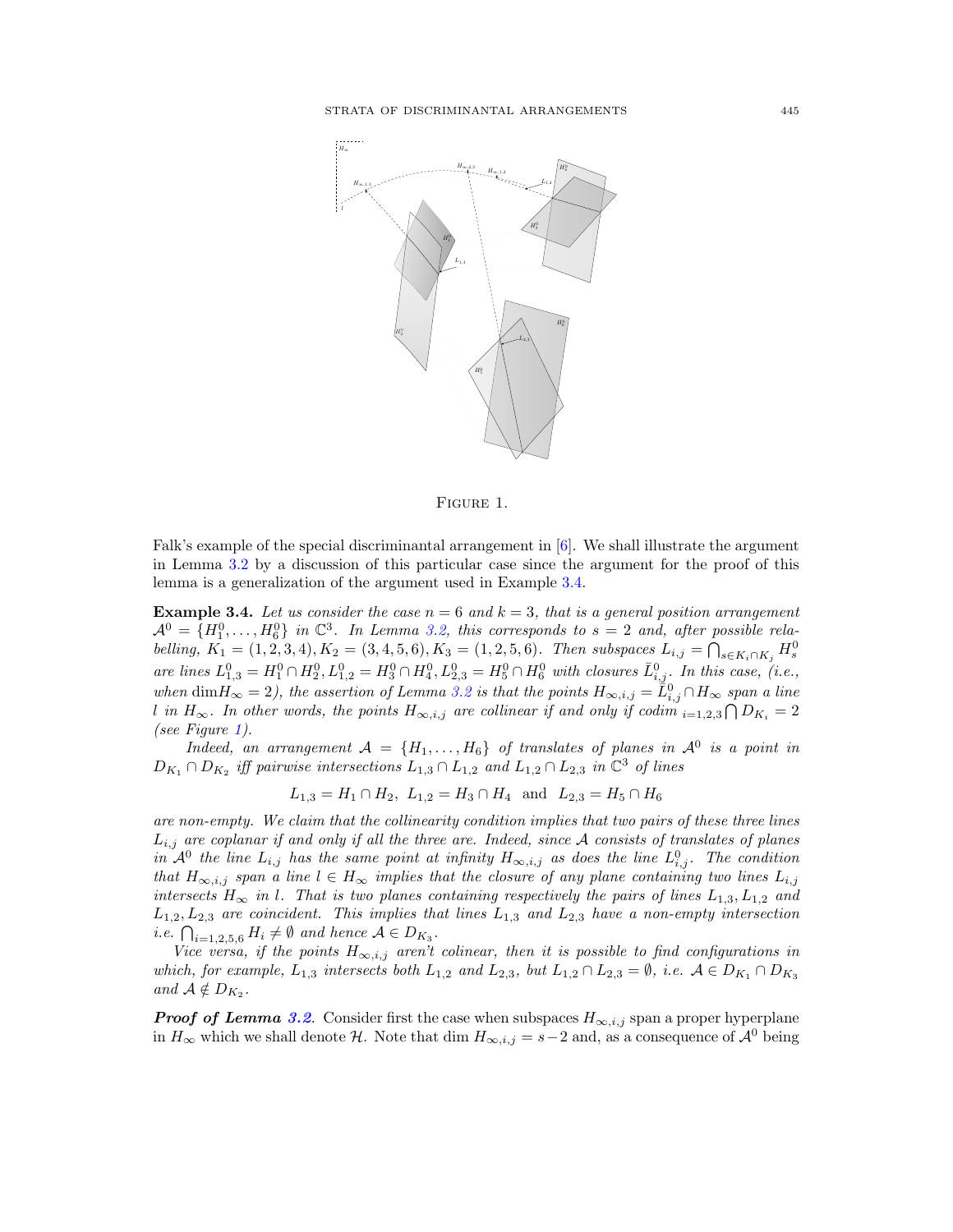in the general position, these subspaces do not intersect. In particular, the subspace which they span has a dimension greater than  $2s - 4$ , i.e., either it is a hyperplane or it is all the space  $H_{\infty}$ .

Let  $A = \{H_i\}$  be an arrangement in  $\mathbb{C}^k = \mathbb{C}^{2s-1}$  which belongs to  $D_{K_1}$  and  $D_{K_2}$  (recall that hyperplanes  $H_i$  are translates of hyperplanes  $H_i^0 \in \mathcal{A}^0$ . Hence  $\bigcap_{i \in K_1} H_i \neq \emptyset$  and  $\bigcap_{i\in K_2} H_i \neq \emptyset$ . We claim that  $\bigcap_{i\in K_3} H_i \neq \emptyset$ , which would imply that codim  $\bigcap_{i=1,2,3} D_{K_i} =$ codim  $\bigcap_{i=1,2} D_{K_i} = 2$ . Let  $L_{i,j} = \bigcap_{s \in K_i \cap K_j} H_s$ ,  $(i < j)$ . Note that the codimension of each linear subspace  $L_{i,j}$  of  $\mathbb{C}^{2s-1}$  is equal to *s* and  $L_{i,j} \cap H_{\infty} = H_{\infty,i,j}$ .

Since  $A \in D_{K_1}$ , the subspaces  $L_{1,2}$  and  $L_{1,3}$  have a non-empty intersection. Therefore they span in  $\mathbb{C}^{2s-1}$  a hyperplane which we denote as  $\mathcal{L}_1$ . The intersection of  $\mathcal{L}_1$  with  $H_{\infty}$  is the hyperplane *H* spanned by  $H_{\infty,1,2}$  and  $H_{\infty,1,3}$ . The hyperplane  $\mathcal{L}_1$  is spanned by the intersection point  $L_{1,2} \cap L_{1,3}$  and the hyperplane  $\mathcal{H}$ .

Similarly, since  $A \in D_{K_2}$ , both  $L_{1,2}$  and  $L_{2,3}$  have a point in common, they span the hyperplane  $\mathcal{L}_2$  spanned by this point and the above hyperplane  $\mathcal H$  which can be described as the plane spanned by  $H_{\infty,1,2}$  and  $H_{\infty,1,3}$ . Both hyperplanes  $\mathcal{L}_1$  and  $\mathcal{L}_2$  contain  $L_{1,2}$  and  $\mathcal{H}$ . Hence they coincide. Therefore  $L_{1,3}$  and  $L_{2,3}$ , being both  $(s-1)$ -dimensional subspaces in  $\mathcal{L}_1 = \mathcal{L}_2$ ,  $\dim \mathcal{L}_1 = \dim \mathcal{L}_2 = 2s - 2$ , must have a point in common and hence  $\mathcal{A} \in \bigcap_{i=1,2,3} D_{K_i}$ .

Now assume that the triple  $H_{\infty,i,j}$  spans  $H_{\infty}$ . Let  $A \in D_{K_1} \cap D_{K_2}$  be sufficiently generic in this space. We show that it does not belong to  $D_{K_3}$ . Consider the family of *s* codimensional subspaces in  $\mathbb{C}^{2s-1}$  which compactification intersects the hyperplane at infinity at  $H_{\infty,2,3}$ . The selection of *A* determines subspaces  $L_{1,2}, L_{1,3} \subset \mathbb{C}^{2s-1}$  which have a common point and moreover the subspace  $L_{2,3}$  which intersects  $L_{1,2}$ . Since triple  $H_{\infty,i,j}$  is *not* in a hyperplane in  $H_{\infty}$ ,  $\mathbb{P}^{2s-1}$ , compactifying  $\mathbb{C}^{2s-1}$  is spanned by  $H_{\infty,2,3}$  and the closures of subspaces  $L_{1,2}, L_{1,3}$ . Hence the generic subspace *L* of codimension *s* containing  $H_{\infty,2,3}$  and intersecting  $L_{1,2}$  will have an empty intersection with  $L_{1,3}$ . The corresponding arrangement  $\mathcal{A}'$  having  $L$  as the subspace  $L_{2,3}$  will not belong to  $D_{K_2}$  but will be in  $D_{K_1} \cap D_{K_2}$ . This shows that  $D_{K_1} \cap D_{K_2} \notin D_{K_2}$ . not belong to  $D_{K_3}$  but will be in  $D_{K_1} \cap D_{K_2}$ . This shows that  $D_{K_1} \cap D_{K_2} \notin D_{K_3}$ .

Let's briefly recall here the basic notion of the restriction of an arrangement. For a subset  $A' \subseteq A$ , let us denote by  $X_{A'} = \bigcap_{H \in A'} H$  the intersection of its hyperplanes. The arrangement

(8) 
$$
\mathcal{A}^{X_{\mathcal{A}'}} = \{ H \cap X_{\mathcal{A}'} \mid H \in \mathcal{A} \setminus \mathcal{A}', H \cap X_{\mathcal{A}'} \neq \emptyset \}
$$

is called a **restriction** of *A* to  $X_{A}$ . Restrictions of *A* are in one-to-one correspondence with the splits  $A = A' \cup A''$  of the set of hyperplanes in *A* into a disjoint union. If  $A' = \emptyset$ , then the restriction arrangement coincides with *A*.

Via the restriction of arrangements, the Lemma 3.2 leads to other examples of discriminantal arrangements having codimension two strata with multiplicity 3.

**Lemma 3.5.** Let  $\mathcal{A}^0$  be a general position arrangement of *n* hyperplanes in  $\mathbb{C}^k$  and  $\mathcal{A}^{\prime}$  be a *subarrangement of t hyperplanes in*  $\mathcal{A}^0$ *. Assume that the trace at infinity of the restriction*  $\mathcal{A}^{X_{\mathcal{A}'}}$ *of*  $\mathcal{A}^0$  *to*  $X_{\mathcal{A}'}$  *is a dependent arrangement of*  $3s = n - t$  *hyperplanes (in the sense of Def.* 3.3). *Then B*(*n, k, A*) *admits a codimension two stratum of multiplicity 3.*

*Proof.* Assume that  $\mathcal{A}' = \{H_1^0, ..., H_t^0\} \subset \mathcal{A}^0 = \{H_1^0, ..., H_n^0\}$  satisfies the conditions of lemma, i.e., the restriction  $\mathcal{A}^{X_{\mathcal{A}'}}$  is an arrangement of  $3s = n - t$  hyperplanes in  $X_{\mathcal{A}'} \simeq \mathbb{C}^{n-t}$  and its trace at infinity  $\mathcal{A}_{\infty}^{X_{\mathcal{A}'}}$  is dependent, i.e., the discriminantal arrangement  $\mathcal{B}(n-t, k-t, \mathcal{A}^{X_{\mathcal{A}'}})$ admits a codimension 2 stratum having the multiplicity 3. The dimension of this stratum is  $3s - 2$  where  $n - t = 3s$  and  $k - t = 2s - 1$ . By Lemma 3.2, there are subsets

$$
K_i, i = 1, 2, 3
$$
, Card  $K_i = 2s = k - t + 1$  of  $\{t + 1, ..., n\}$ 

such that  $D_{K_i} \in \mathcal{B}(n-t, k-t, \mathcal{A}^{X_{\mathcal{A}'}})$  satisfy codim  $\bigcap_{i=1,2,3} D_{K_i} = 2$ . The above  $(3s-2)$ dimensional stratum of the discriminantal arrangement of  $n - t$  hyperplanes in  $\mathbb{C}^{k-t}$  is the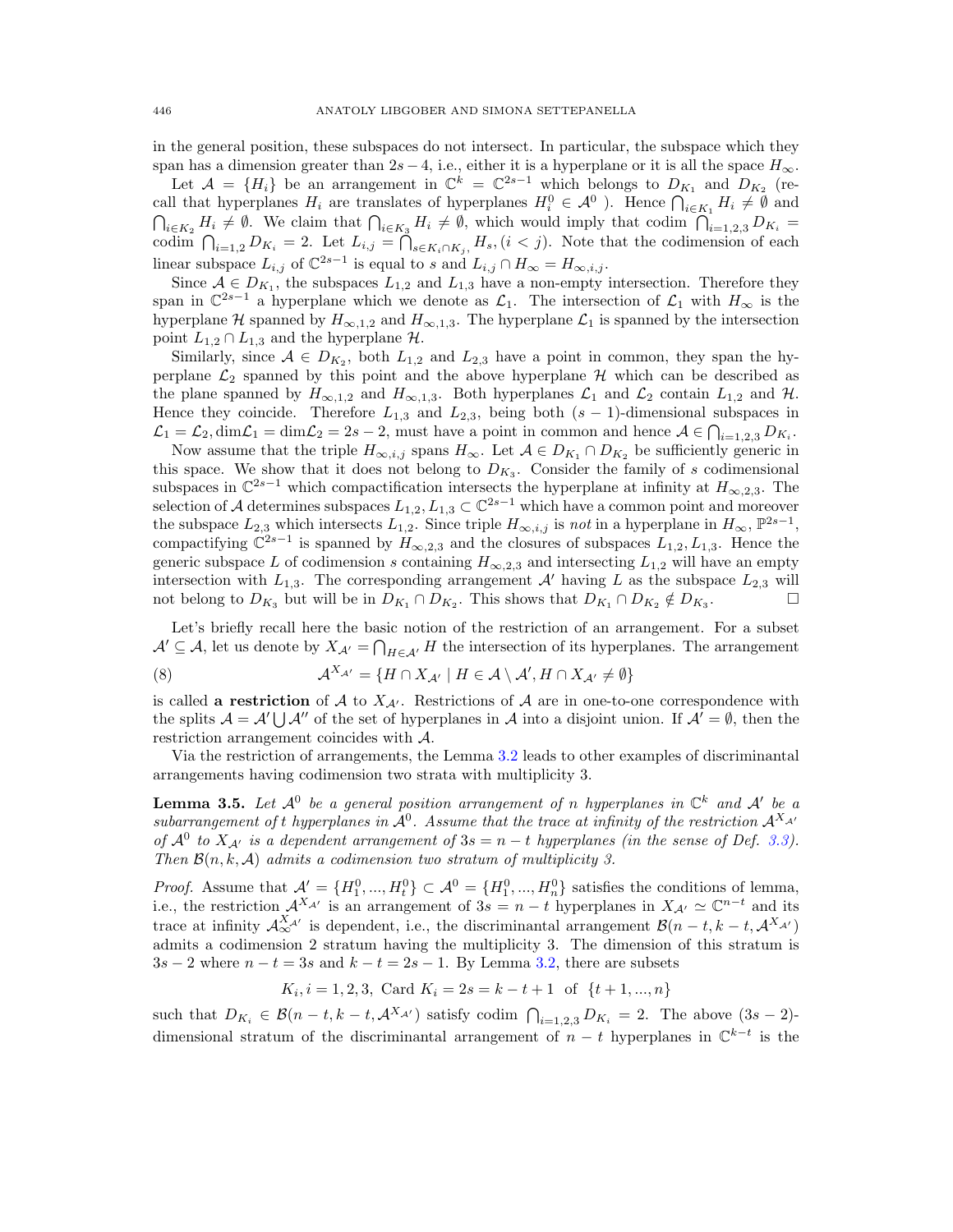transversal intersection of two submanifolds (each being an open subset of a linear subspace) of  $\mathbb{C}^n$ . One is the stratum of discriminantal arrangement  $\mathcal{B}(n, k, \mathcal{A}^0)$  having the dimension  $3s-2+t$ formed by hyperplanes  $D_{K_i \cup \{1,\ldots,t\}}, i = 1,2,3$ , and another is the intersection of *t* hyperplanes in  $\mathbb{S}(H_1^0, ..., H_n^0)$  defined by the vanishing of coordinates corresponding to  $H_1^0, ..., H_t^0$ . Hence the multiplicity of this stratum of  $\mathcal{B}(n, k, \mathcal{A}^0)$  equals 3. This yields the lemma.

**Corollary 3.6.** *If*  $k \geq 3$  *and*  $n \geq k+3$ *, then there exists a general position arrangement of n hyperplanes in* C*<sup>k</sup> such that the corresponding discriminantal arrangement admits a codimension two stratum of multiplicity 3.*

*Proof.* To apply Lemma 3.5, for a pair  $(n, k)$  such that there exist integers  $t \geq 0, s \geq 2$  satisfying

(9) 
$$
n = 3s + t
$$
  $k = 2s - 1 + t$ 

consider a general position arrangement  $\mathcal{A}^0$  of *n* hyperplanes in  $\mathbb{C}^k$  such that the restriction of trace  $\mathcal{A}_{\infty}$  of  $\mathcal{A}^0$  on intersection of its *t* hyperplanes is dependent. By Lemma 3.5, the discriminantal arrangement corresponding to such  $\mathcal{A}^0$  will admit the required stratum. Given  $(n, k) \in \mathbb{N}^2$ , the relation (9) has a unique solution  $s = n - k - 1, t = 3k - 2n + 3$  which satisfies  $s \ge 2, t \ge 0$ iff

(10) 
$$
k+3 \le n \le \frac{3}{2}(k+1), \quad k \ge 3.
$$

Note that given an arrangement  $\mathcal{B}(n, k, \mathcal{A})$  admitting the codimension 2 strata of multiplicity 3, an extension of A to the arrangement of  $N \geq n$  hyperplanes by adding sufficiently generic hyperplanes yields an arrangement  $A'$  such that  $B(n, k, A)$  is the intersection of  $B(N, k, A')$  and the coordinate subspace. It follows that  $\mathcal{B}(N, k, \mathcal{A}')$  admits strata of codimension 2 and the multiplicity 3 as well. On the other hand, for  $n = k + 2$ ,  $\mathcal{B}(k + 2, k, \mathcal{A})$  has only one stratum of multiplicity  $k + 2$  i.e., the inequality  $n \neq k + 3$  is sharp. multiplicity  $k + 2$  i.e., the inequality  $n \neq k + 3$  is sharp.

The following example illustrates the above two lemmas.

**Example 3.7.** Let  $A_{\infty}$  be a general position arrangement of 8 hyperplanes  $H_{\infty,i}$  in  $\mathbb{P}^4$  and  $A_{\infty}^X$ *its restriction to the plane*  $X = H_{\infty,7} \cap H_{\infty,8}$ . The restricted arrangement  $\mathcal{A}^X_{\infty}$  is an arrangement *in general position since*  $A_{\infty}$  *is in general position.* 

*Assume that the double points*  $H_{\infty,1} \cap H_{\infty,2} \cap H_{\infty,7} \cap H_{\infty,8}$ ,  $H_{\infty,3} \cap H_{\infty,4} \cap H_{\infty,7} \cap H_{\infty,8}$ ,  $H_{\infty,5} \cap H_{\infty,6} \cap H_{\infty,7} \cap H_{\infty,8}$  *are co-linear.* 

*Consider the hyperplanes*

$$
D_{1,2,3,4,7,8}
$$
,  $D_{3,4,5,6,7,8}$ ,  $D_{1,2,5,6,7,8}$ 

*in a discriminantal arrangement*  $\mathcal{B}(8,5,\mathcal{A})$  *corresponding to such*  $\mathcal{A}_{\infty}$  *and the hyperplanes* 

$$
D'_{1,2,3,4},\ D'_{3,4,5,6},\ D'_{1,2,5,6}
$$

*in the discriminantal arrangement in 3-space*  $H_7 \cap H_8$  *for a generic choice of hyperplanes*  $H_7$ ,  $H_8$ *intersecting the hyperplane at infinity at*  $H_{\infty,7}$ ,  $H_{\infty,8}$  *respectively. Then the arrangement A of* 8 *hyperplanes in*  $\mathbb{C}^5$  *including*  $H_7$ ,  $H_8$  *has a common point if and only if the arrangement of* 6 *planes in 3-space*  $H_7 \cap H_8$  *has a common point. Hence* 

$$
(11) \qquad \dim D_{1,2,3,4,7,8} \cap D_{3,4,5,6,7,8} \cap D_{1,2,5,6,7,8} = 2 + \dim D'_{1,2,3,4} \cap D'_{3,4,5,6} \cap D'_{1,2,5,6} = 6
$$

*(the last equality uses the Example 3.4). Hence the discriminantal arrangement*  $\mathcal{B}(8,5,\mathcal{A})$  has a *codimension two stratum of multiplicity 3.*

*This case illustrates the case considered in Theorem 3.9 (2) below, corresponding to the dependent restriction arrangement of*  $A_{\infty}$  *given by hyperplanes*  $H_{\infty,i} \cap H_{\infty,7} \cap H_{\infty,8}$ ,  $i = 1,\ldots, 6$  and  $s = 2$ .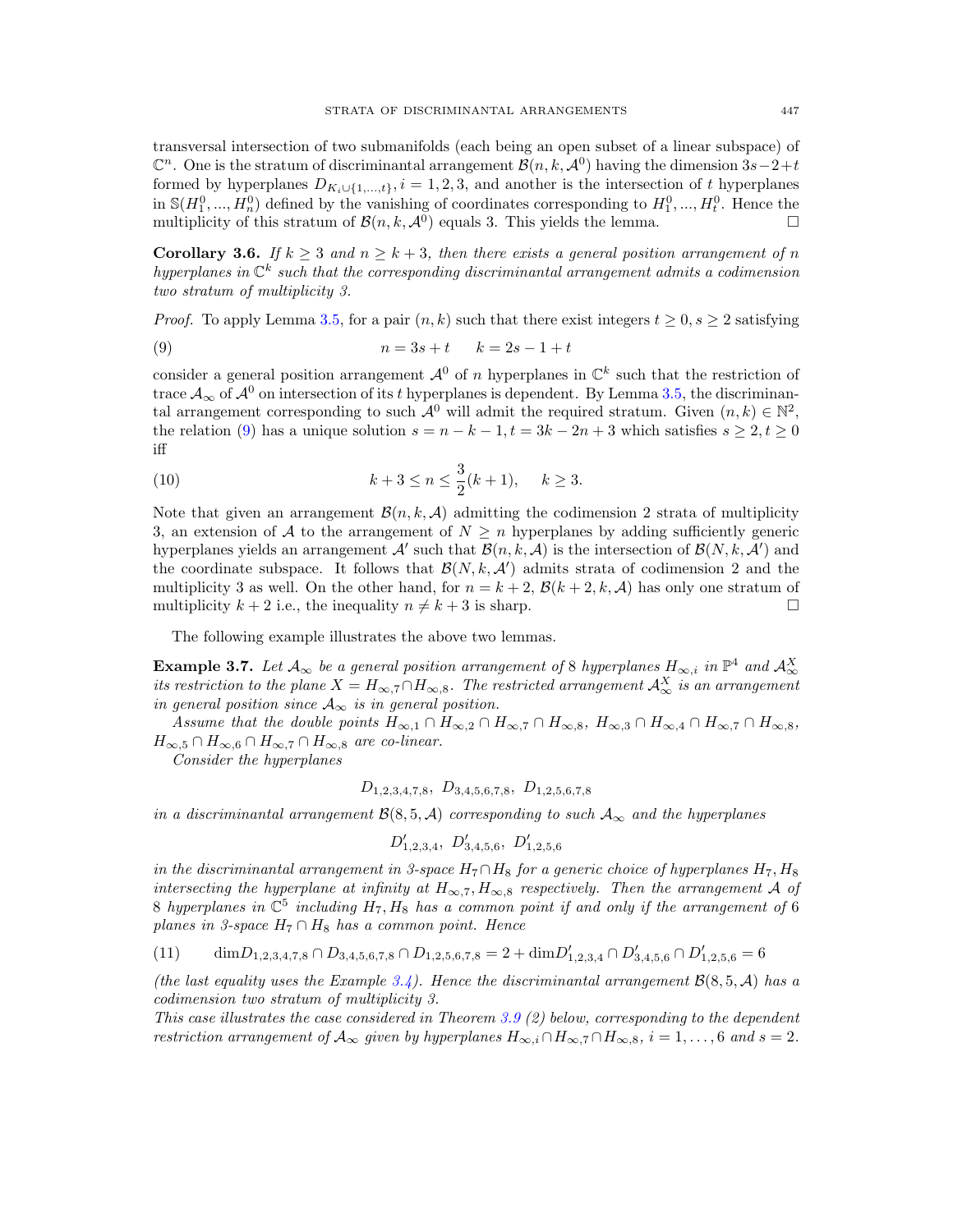The next Lemma will be useful in the proof below showing the absence of codimension 2 strata having the multiplicity 4.

**Lemma 3.8.** For  $s \geq 2$ , there is no quadruple of subspaces  $V_i \subset \mathbb{P}^{3s-2}$ ,  $i = 1, 2, 3, 4$  *having dimension*  $2s - 2$  *such that intersections*  $P_{i,j} = V_i \cap V_j, i \neq j$  *satisfy* 

- *a)* each  $P_{i,j}$  has dimension  $s-2$
- *b)* any pair  $P_{i,j}, P_{i,k}, i \neq j \neq k \neq i$  spans a hyperplane in  $V_i$ , and
- *c)* all three,  $P_{i,j}, P_{i,k}, P_{i,l}$ , belong to a hyperplane in  $V_i$ .

*Proof.* We shall start with the case  $s = 2$ . Assume that a configuration as in Lemma 3.8 does exist and consider a quadruple of planes  $V_i$ ,  $i = 1, ..., 4$  in  $\mathbb{P}^4$  such that

a) any two intersect at a single point,

b) all 6 points  $P_{i,j} = V_i \cap V_j$ ,  $i \neq j$ , obtained in this way are distinct, and

c) all three points,  $P_{i,j}, P_{i,k}, P_{i,l}$ , are colinear, i.e., span a line  $L_i$ .

For a fixed *k*, the triple of points  $P_{i,j}, i, j \neq k$ , outside of  $V_k$ , determines the triple of lines  $L_i \subset V_i, i \neq k$  spanned by points  $P_{i,j}, P_{i,l}, i, j, l \neq k$ . These lines  $L_i, i \neq k$  by their definition are pairwise concurrent  $(L_i \cap L_j = P_{i,j})$  and hence belong to a plane *H*. By assumption c), for each  $i \neq k$ , the three points  $P_{k,i} = V_k \cap V_i$  are points on lines  $L_i$  distinct from  $P_{i,j}, P_{i,l}$ . Hence *H* and  $V_k$  have 3 distinct non-colinear points in common and therefore  $H = V_k$ , but this contradicts dim  $V_k \cap V_i = 0$ .

Now consider the case  $s > 2$ . Similar to the above,  $(s-2)$ -dimensional subspaces  $P_{i,j} = V_i \cap V_j$ of  $\mathbb{P}^{3s-2}$  determine the subspaces  $L_i \subset V_i$ ,  $i \neq k$  (for a fixed *k*) each being spanned by pairs

 $P_{i,j}, P_{i,l}, i, j, l \neq k$ 

which are outside of  $V_k$ . Each  $L_i$  is a hyperplane in  $V_i$  (i.e. dim  $L_i = 2s - 3$ ). Moreover, the dimension of the subspace *H* of  $\mathbb{P}^{3s-2}$  spanned by  $L_{i,j}, L_{i,l}, i, j, l \neq k$ , is  $3s-4$ . The subspace *H* can be described as the subspace of  $\mathbb{P}^{3s-2}$  spanned by triple of subspaces  $P_{i,j}, i, j \neq k$ . Now by our assumption c),  $V_k$  contains an  $(s-2)$ -dimensional subspace of  $L_{i,j}, i, j \neq k$ , i.e.,  $P_{i,k}$ . The subspace hence is also a subspace of *H*. This implies that  $V_k \subset H$ . The dimension of intersection *L*<sub>*i,j*</sub> and *V*<sub>*k*</sub>, which are both subspaces of *H*, is equal to  $(2s-3) + (2s-2) - (3s-4) = s-1$  and hence dim  $V_i \cap V_k = s-1$ . This is a contradiction. and hence dim  $V_i \cap V_k = s - 1$ . This is a contradiction.

Now we are ready for the main result of this section. It describes the codimension 2 strata of discriminantal arrangements having the multiplicity 3 and shows an absence of codimension 2 strata having the multiplicity 4 (with obvious exceptions).

**Theorem 3.9.** Let  $A_{\infty}$  be a general position arrangement of hyperplanes in  $\mathbb{P}^{k-1}$  which is the *trace at infinity of a general position arrangement*  $\mathcal{A}^0$  *in*  $\mathbb{C}^k$ *.* 

*1. The arrangement*  $\mathcal{B}(n, k, \mathcal{A}^0)$  *has*  $\binom{n}{k+2}$  *codimension 2 strata of multiplicity*  $k + 2$ *.* 

*2. There is a one-to-one correspondence between*

*a)* the dependent restrictions of subarrangements of  $A_{\infty}$ , and

*b) triples of hyperplanes in*  $\mathcal{B}(n, k, \mathcal{A}^0)$  *for which the codimension of their intersection is equal to 2.*

*3. There are no codimension 2 strata having the multiplicity 4 unless k* = 2*. All codimension* 2 strata of  $\mathcal{B}(n, k, \mathcal{A}^0)$  not mentioned in part 1, have a multiplicity which is either 2 or 3 (the *latter corresponding to triples of hyperplanes in b).*

4. The codimension 2 strata of  $\mathcal{B}(n, 2, \mathcal{A}^0)$  is independent of  $\mathcal{A}^0$ .

*Proof.* The statement (1) follows immediately from the discussion after (6) in section 2.2. If  $J \subset \{1, ..., n\}$  is a subset of cardinality  $k + 2$ , then  $D_J$  is a codimension 2 subspace in  $\mathbb{C}^n$  and belongs to  $k + 2$  hyperplanes  $D_K, K \subset J$ .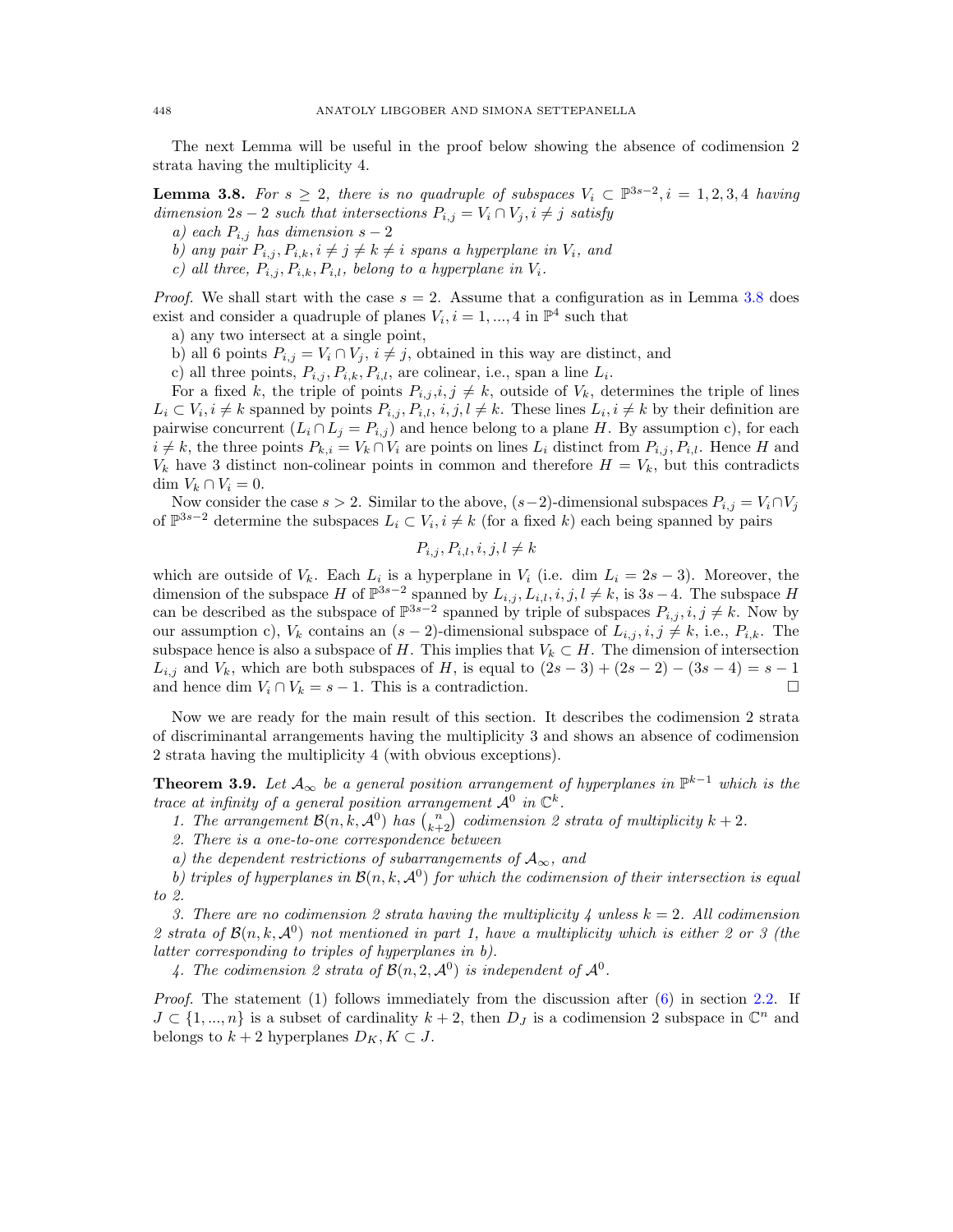Next we shall determine the conditions on three different sets of  $k+1$  indices under which  $\text{codim } D_{K_i} \cap D_{K_i} \cap D_{K_l} = 2.$ 

Consider first the case when sets  $K_i, K_j, K_l$ , each having the cardinality  $k + 1$ , are such that for one of them, say  $K_i$ , one has  $K_i \setminus (K_i \cap (K_j \cup K_l)) \neq \emptyset$ , i.e., one of the set in this triple is not in the union of other two. If  $r \in K_i \setminus (K_i \cap (K_j \cup K_l))$ , then the hyperplanes in an arrangement  $A \in D_{K_i} \cap D_{K_l}$  with indices different from the indices in  $K_j \cup K_l$  can be chosen as arbitrary parallel translates of hyperplanes in  $\mathcal{A}^0$ , while  $H_r \in \mathcal{A}'$ ,  $\mathcal{A}' \in D_{K_i}$  is fixed by condition *A*<sup> $\prime$ </sup> being in  $D_{K_i}$  and the selection of hyperplanes with indices different from *r* but in  $K_i$ . Hence  $D_{K_i} \cap D_{K_j} \cap D_{K_l} \neq D_{K_j} \cap D_{K_l}$ , i.e., codim  $D_{K_i} \cap D_{K_j} \cap D_{K_l} = 3$ .

Now let us consider the alternative to the case considered in the previous paragraph. Hence we have a triple  $K_i, K_j, K_l$  such that

(12) 
$$
K_i = (K_i \cap K_j) \bigcup (K_i \cap K_l)
$$

for any permutation of  $(i, j, k)$ . Condition (12) for  $k = 2$  implies that either Card $(K_i \cap K_j) = 2$ or Card $(K_i \cap K_l) = 2$  that is either  $D_{K_i} \cap D_{K_j} = D_{K_i \cup K_j}$  or respectively  $D_{K_i} \cap D_{K_l} = D_{K_i \cup K_l}$ . Since this imples that  $\text{Card}(K_i \cup K_j) = 4$  (resp.  $\text{Card}(K_i \cup K_l) = 4$ ), we obtain that  $D_{K_i} \cap D_{K_i}$ (resp.  $D_{K_i} \cap D_{K_l}$ ) is a codimension 2 subspace of multiplicity  $4 = k + 2$  and part (4) follows.

Let  $L_{\alpha,\beta} = (K_{\alpha} \cap K_{\beta}) \setminus \bigcap_{s=i,j,k} K_s, t = \text{Card } \bigcap_{\alpha=i,j,k} K_{\alpha}, l_{\alpha,\beta} = \text{Card } L_{\alpha,\beta}.$  Then (12) implies that  $K_{\beta} \setminus \bigcap_{\alpha=i,j,k} K_{\alpha} = L_{\alpha,\beta} \cup L_{\beta,\gamma}$  and since Card  $K_i = k+1$  we have

(13) 
$$
l_{\alpha,\beta} + l_{\beta,\gamma} + t = k + 1, \quad \alpha \neq \beta \neq \gamma.
$$

Using these relations for allowable permutations of subscripts, yields:

(14) 
$$
l_{\alpha,\beta} = \frac{k+1-t}{2} \quad \alpha \neq \beta, \alpha, \beta \in \{i, j, k\}.
$$

For a triple of subsets  $K_i, K_j, K_l, \text{Card } K_i \cap K_j \cap K_l = t$  and a fixed arrangement *A*, consider the map of the spaces of translates:

$$
\mathbb{S}(H_1^0, ..., H_n^0) \to \mathbb{C}^t = \mathbb{S}(..., H_r^0, ...) \quad r \in K_i \cap K_j \cap K_l
$$

which assigns to a collection of *n* parallel translates  $H_1^{t_1}, ..., H_n^{t_n}$  of  $H_1^0, ..., H_n^0$  in  $\mathbb{C}^k$ , the intersections of the hyperplanes with indices outside of  $K_i \cap K_j \cap K_l$  with the linear subspace which is the intersection of *t* hyperplanes with indices in  $K_i \cap K_j \cap K_l$ .

This map has as its fiber over the set of translates  $H_{\beta}^{t_{\beta}}$ , the space

$$
\mathbb{S}(\ldots, H_{\alpha}^{0} \cap (\bigcap_{\beta \in K_{i} \cap K_{j} \cap K_{l}} H_{\beta}^{t_{\beta}}), \ldots), \quad \alpha \in [1, \ldots, n] \setminus K_{i} \cap K_{j} \cap K_{l}
$$

of translates in the  $(k-t)$ -dimenional space  $\bigcap_{\beta \in K_i \cap K_j \cap K_l} H_{\beta}^{t_{\beta}}$ . If *s* is the dimension of the family of arrangements which is the intersection of hyperplanes  $D_{K_{\alpha}}, \alpha = i, j, l$  then the dimension of the family of restrictions of arrangements to  $\mathbb{C}^{k-t}$  is  $s-t$ . Hence

(15) 
$$
\text{codim } D_{K_i} \cap D_{K_j} \cap D_{K_l} = \text{codim } D_{K_i} \cap D_{K_j} \cap D_{K_j} \cap D_{K_l} \cap D_{K_l} \cap D_{K_l}
$$

where the intersection on the right is taken in the space of parallel translates in  $\bigcap_{j\in\bigcap K_i} H_j^0$ .

Clearly  $t < k$ , and in the case when  $t = k - 1$ , we have  $l_{i,j} = 1$ , i.e., Card  $\bigcup K_i = k + 2$  and we are in the case (1), i.e., the codimension 2 stratum has the multiplicity  $k + 2$ . If  $t = 0$ , then we have the case considered in Lemma 3.2 and we also see from this lemma that the intersection of  $D_{K_i}$ ,  $i = 1, 2, 3$  has a codimension two stratum if and only if the assumptions of the theorem are fulfilled. The rest of the part (2) of the theorem follows from Lemma 3.5 applied to the restriction on  $\bigcap_{\alpha \in K_i \cap K_j \cap K_l} H_\alpha^0$  and the relation (15) (with  $s = l_{\alpha,\beta}$ ).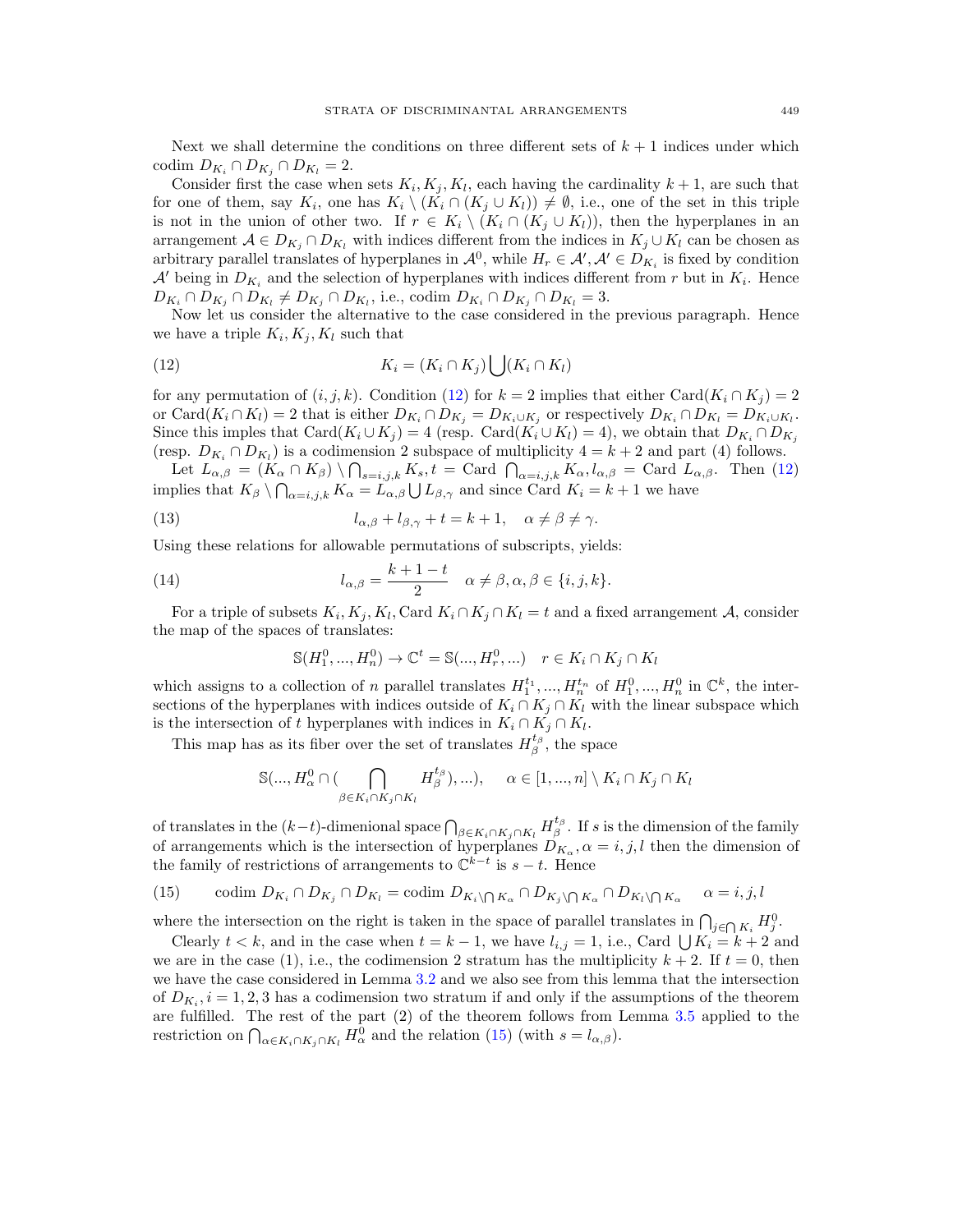Now consider the existence of a codimension 2 strata of multiplicity 4. Suppose that such stratum exists and  $K_i$ ,  $i = 1, ..., 4$  are the corresponding subsets of  $\{1, ..., n\}$ . By the quadruples analog of restriction (15), it is enough to consider the case  $\bigcap_{i=1,\ldots,4} K_i = \emptyset$ . Let

$$
l_{i,j,m} = \text{Card } K_i \cap K_j \cap K_m.
$$

Then for any *i*, Card  $K_i \cup \bigcap_{j \neq i} K_j = \text{Card } \bigcup K_i$ , i.e.,  $l_{i,j,m} + k + 1$  is independent of  $(i, j, m)$ . Hence one infers from (13) the relation  $l_{i,j,m} = \frac{k+1}{3}$ .

Note that codim  $\bigcap_{i=1,\dots,4} D_{K_i} = 2$  if and only if codim  $D_{K_{i_1}} \cap D_{K_{i_2}} \cap D_{K_{i_3}} = 2$  for all 4 triple  $1 \leq i_j \leq 4$  of distinct integers. Applying part (2) of the theorem to each triple  $i_1, i_2, i_3$ , one infers the existence of a quadruple of subspaces as in Lemma 3.8. Hence this lemma implies part (3).

 $\Box$ 

**Corollary 3.10.** *If a discriminantal arrangement*  $\mathcal{B}(n, k, \mathcal{A})$  *satisfies*  $n > \frac{3}{2}(k+1)$  *and admits a codimension 2 stratum of multiplicity 3, then there exists a proper subarrangement*  $A' \subset A$ *such that*  $B(n, k, A')$  *admits a codimension 2 stratum of multiplicity 3.* 

*Proof.* It follows immediately from the above theorem and inequality (10).  $\Box$ 

3.1. Numerology of singularities of generic plane sections. Theorem 3.9 contains a complete description of combinatorics of codimension 2 strata of discriminantal arrangements. Indeed, the possible multiplicities of codimension two strata are  $\binom{k+2}{k+1}$ , 3 and 2. The number of points of multiplicity 3 is the number of triples of strata satisfying condition *2a)*. It is an interesting problem to determine the number of triple points which  $\mathcal{B}(n, k, \mathcal{A})$  can have. It is clear from Theorem 3.9 that this number can be arbitrary large when  $n \to \infty$ , though even the precise asymptotic is not clear.

## 4. The Gale transform and codimension two strata

4.1. The Gale transform and associated sets. In this subsection we shall discuss interpretation of discriminantal arrangements using the Gale transform. Recall the following:

**Definition 4.1.** Let V be a vector space over  $\mathbb{C}$ , dim $V = k$ ,  $l_i \in V^*, i = 1, ..., n$ , be *n* vectors in *the dual of the vector space V and let*

(16) 
$$
0 \to V \stackrel{L}{\to} \mathbb{C}^n \to W \to 0
$$

*be the exact sequence in which*  $L(v) = (l_1(v), ..., l_n(v))$ *. The Gale transform of collection*  $l_i$  *is the collection*  $m_i \in W, i = 1, ..., n$ , of images of the vectors  $e_i$  of the standard basis in  $\mathbb{C}^n$ .

The following is suggested by an argument in  $[6]$  (see also [17] and [3]).

**Proposition 4.2.** Let A be a central arrangement of Card  $A = n$  in a *k*-dimensional vector *space V such that the corresponding arrangement in*  $\mathbb{P}^{k-1}$  *is in the general position. Let*  $l_i$  *be the elements in*  $V^*$  *corresponding to the hyperplanes in*  $A$ *. The essential part of the discriminantal arrangement consists of hyperplanes in W spanned by collections of*  $n - k - 1$  *vectors of the Gale transform of vectors*  $l_i \in V^*$ .

*Proof.* Let  $f_1, ..., f_k$  be a basis in *V*,  $x_j, j = 1, ..., k$ , be the coordinates in this basis, and let

$$
l_i = \sum a_j^i x_j, j = 1, ..., k, i = 1, ..., n
$$

be the equations of the hyperplanes of *A*. Denote by  $A = \{a_j^i\}$  the corresponding matrix. Translates of hyperplanes  $l_{i_1} = 0, ..., l_{i_{k+1}} = 0$ , by  $c_{i_1}, ..., c_{i_{k+1}}$  respectively, have a non-empty intersection if and only if the system of equations  $\sum a_j^{i_s} x_j = c_{i_s}$ ,  $s = i_1, ..., i_{k+1}$ , has a solution.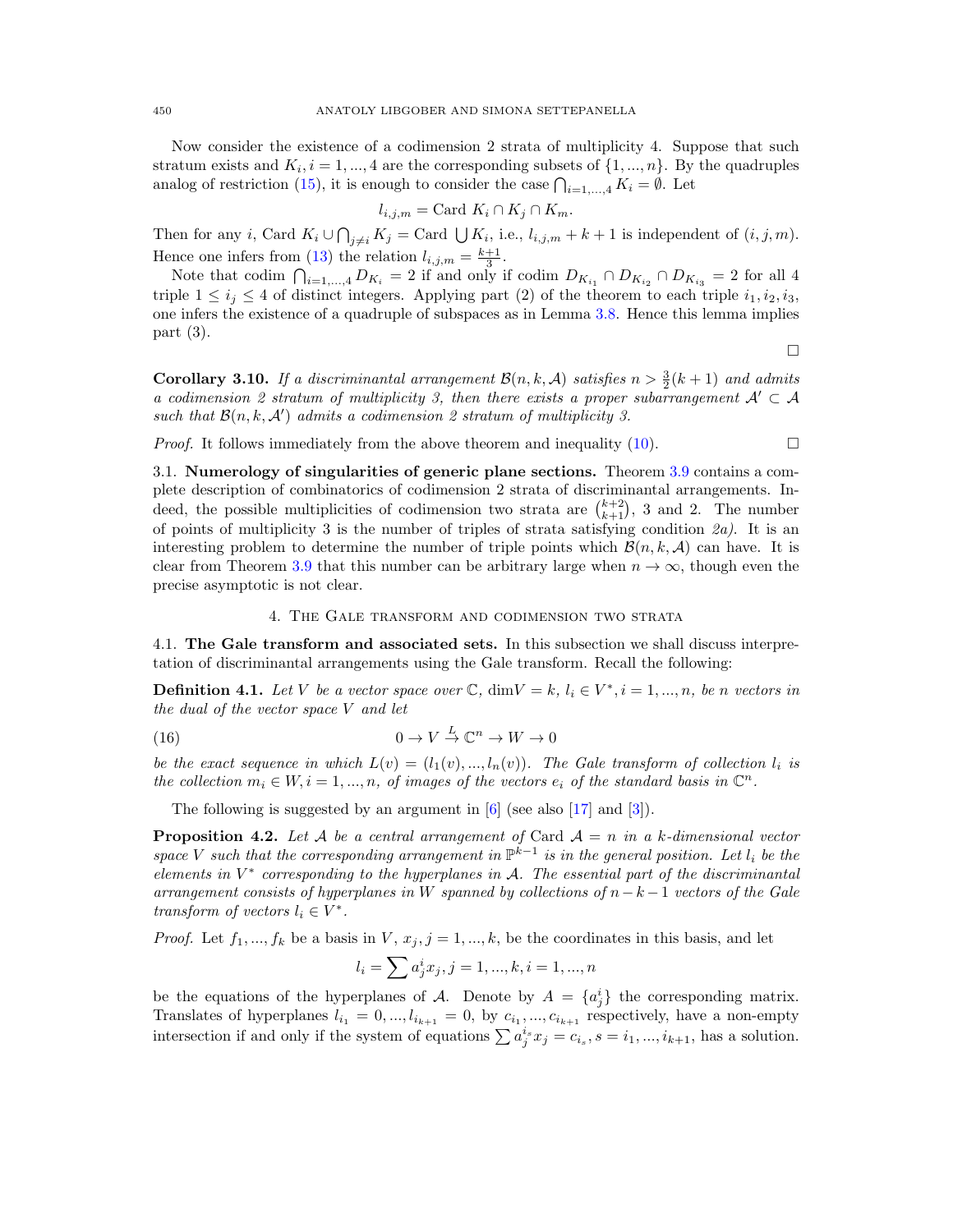This takes place if and only if the projection  $\pi_{i_1,\dots,i_{k+1}}(c)$  of the point  $c = (c_1,\dots,c_n) \in \mathbb{C}^n$ on the subspace of  $\mathbb{C}^n$  spanned by the vectors  $e_{i_1}, ..., e_{i_{k+1}}$  belongs to the image of projection  $\pi_{i_1,\ldots,i_{k+1}}(L(V))$  of  $L(V)$ , which is equivalent to

(17) 
$$
c \in H_{\pi_{i_1,\ldots,i_{k+1}}} \simeq Span(V, Ker_{\pi_{i_1,\ldots,i_{k+1}}})
$$

(here by an abuse of notation, we identified *V* with its image  $L(V)$  in  $\mathbb{C}^n$ ). The hyperplanes  $H_{\pi_{i_1,\dots,i_{k+1}}}$  form the discriminantal arrangement in  $\mathbb{C}^n$  and the relation  $V \subset H_{\pi_{i_1,\dots,i_{k+1}}}$  shows that the essential part of discriminantal arrangement is its restriction to  $W = \mathbb{C}^n / V$ . The inclusion (17) is equivalent to  $c \in Ker_{\pi_{i_1,\ldots,i_{k+1}}} mod V$ . The image  $Ker_{\pi_{i_1,\ldots,i_{k+1}}} \in \mathbb{C}^n/V = W$ is spanned by the images of the Gale transform of  $l_i$ ,  $i = 1, ..., n$ , and is the hyperplane in the essential part of discriminantal arrangement.  $\Box$ 

Next recall the classical notion of associated sets (cf. [5], Ch.III):

**Definition 4.3.** Let V,W be vector spaces such that  $\dim V = k$ ,  $\dim W = n - k$ . Let  $f_1, ..., f_k$  and  $g_1, ..., g_{n-k}$  be the bases of V, W respectively. The set of vectors  $l_1, ..., l_n$  in V and  $m_1, ..., m_n$  in W are called associated if the matrices X and Y of coordinates of  $l_i$ ,  $i = 1, ..., n$ , and  $m_j$ ,  $j = 1, ..., n$ , *satisfy:*

(18)  $X \cdot \Lambda$ .  $X \cdot \Lambda \cdot^t Y = 0$ 

*where*  $\Lambda$  *is a diagonal matrix.* 

The sets in *V* and *W* are associated if and only if one is the Gale transform of another (see the discussion in [5] p.33 where the association is discussed in projective setting, for example).

4.2. Discriminantal arrangements of planes in  $\mathbb{C}^3$  and the Gale transform. One can ask for the meaning of a codimension 2 strata with multiplicity three in discriminantal arrangements described in the Theorem 3.9 in terms of the Gale transform. In the case,  $n = 6, k = 3$ , one has a geometric interpretation (see  $[5]$  for geometric interpretations for some other values  $n, k$ ) of the Gale transform which allows one to show the following:

**Proposition 4.4.** *The existence of a partition of 6-tuples of points in*  $\mathbb{P}^2$  *into 3 pairs, each pair defining a line, and such that these lines are concurrent lines, is an invariant of the Gale transform.*

Remark 4.5. *After replacing hyperplanes by the points of a projective dual space, this proposition is equivalent to the case*  $n = 6, k = 3$  *of the main theorem (cf. also Example 3.4). This equivalence follows from the classical description of the Gale transform recalled in the proof below.*

*The more general case, considered in the Lemma 3.2, can be interpreted as the following property of the Gale transform*  $(\mathbb{P}^{2s-2})^{\times 3s} \to (\mathbb{P}^{s})^{\times 3s}$ *.* 

*The condition that there is a partition of* 3*s points in* P*<sup>s</sup> into 3 groups of s points, each set* spanning a hyperplane in  $\mathbb{P}^s$  and that, moreover, such that these hyperplanes belong to a pencil, *is equivalent to the condition that the Gale transform of this set of points in*  $\mathbb{P}^{2s-2}$  *admits a partition into 3 groups of cardinality s such that the triple of*  $(s-1)$ *-dimensional subspaces, each spanned by an s-tuple in*  $\mathbb{P}^{2s-2}$ , *have a non-empty intersection.* 

*This restatement follows immediately from the dualization of hyperplanes of the general position arrangement. Indeed,* 3*s hyperplanes of the general position arrangement in*  $\mathbb{C}^{2s-1}$  *considered in Lemma 3.2 define* 3*s hyperplanes*  $\mathbb{P}^{2s-2}$  *or equivalently* 3*s points in the dual projective space. The assumption of the dependency of* 3*s hyperplanes in*  $\mathbb{P}^{2s-2}$ , *after the dualization is equivalent to requiring that 3 s* - 1-dimensional subspaces  $\eta_1^{s-1}, \eta_2^{s-1}, \eta_3^{s-1} \subset \mathbb{P}^{2s-2}$  each spanned *by one of 3 subsets of cardinality s* (*i.e. subsets*  $K_i \cap K_j$  *in notations of definition* 3.3) have non*empty intersection. Since*  $n - k - 1 = 3s - (2s - 1) - 1 = s$ , by Proposition 4.2, the hyperplanes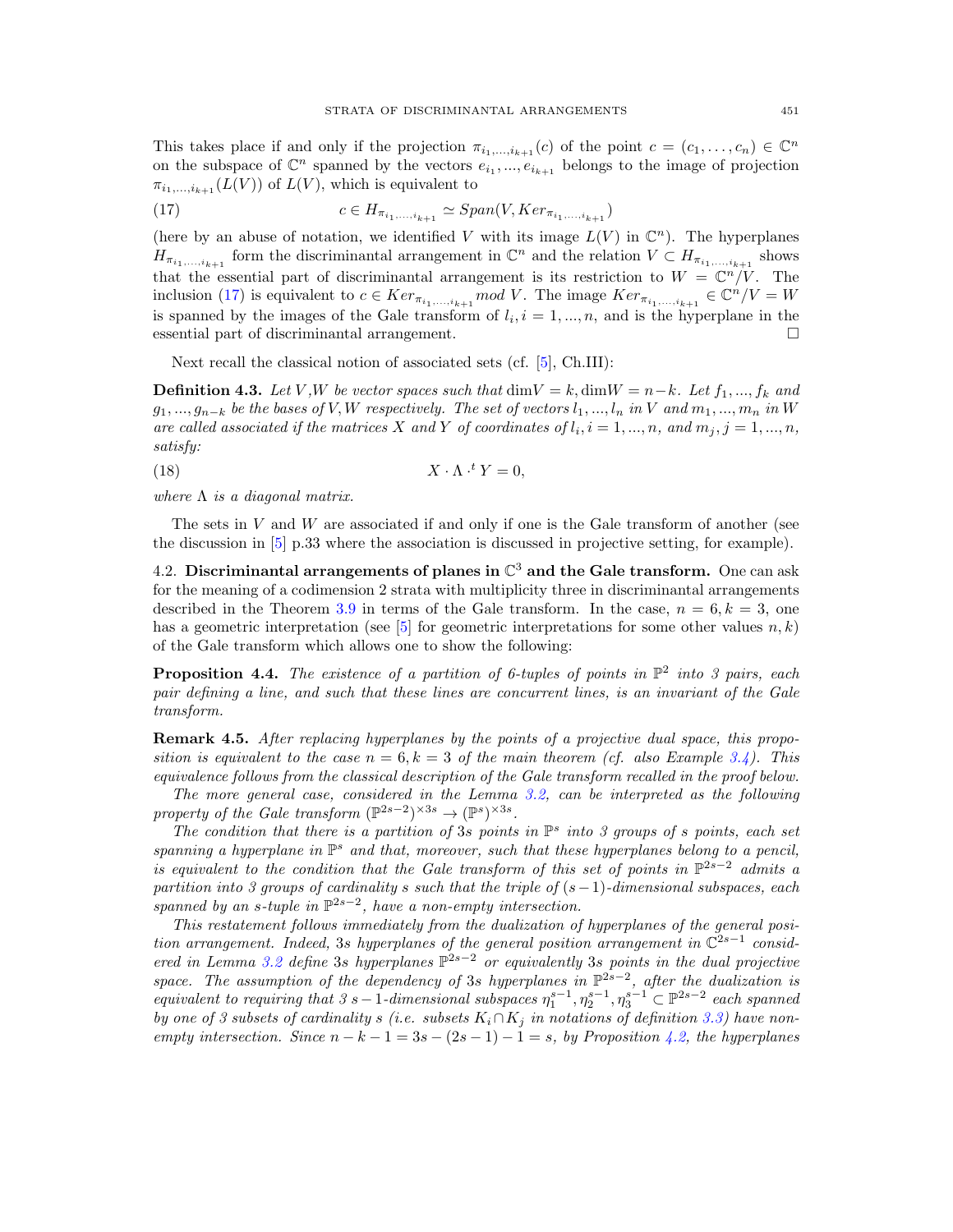*of the essential part of the discriminant arrangment are spanned by s -subsets of the set of* 3*s points in* P*s. Lemma 3.2 states that the dependency condition is equivalent to the existence of the triple of hyperplanes in the discriminantal arrangement belonging to a pencil of hyperplanes which gives our claim.*

*It would be interesting to have a geometric description of the Gale transform allowing one to show this directly for*  $s > 2$ *.* 

*Proof.* We shall use the projective setting which, in this case, relates 6-tuples of points in  $\mathbb{P}^2$  to another 6-tuples in another copy of  $\mathbb{P}^2$ . Recall that the smooth cubic surfaces in  $\mathbb{P}^3$  (i.e., the del Pezzo surfaces of degree 3) can be viewed as blow ups of a 6-tuples of points in  $\mathbb{P}^2$  and the classes of projective equivalence of 6-tuples of points in  $\mathbb{P}^2$  correspond to isomorphism classes of cubic surfaces. The 6-tuple of points in  $\mathbb{P}^2$  is obtained by contracting 6 of 27 lines having pairwise empty intersections. In terms of the blow up of 6 points in  $\mathbb{P}^2$ , each of 27 lines is one of the following:

1. 6 exceptional curves of the blow up;

2. proper preimages of 15 lines defined by pairs of points;

3. proper preimages of 6 quadrics determined by a 5 points subset of the blown up 6-tuple.

6-tuples of lines as above on a cubic surface *V* correspond to the following homology classes in  $H^2(V,\mathbb{Z})$ :

(19) 
$$
h_i, i = 1, ..., 6, \qquad (h_i, h_j) = -\delta_j^i.
$$

Given such 6-tuple  $h_i$ , one has a unique additional 6-tuple  $h'_i$  characterized by the following: together with  $h_i$  the collection  $h'_i$  form a double six, i.e., the following relations are satisfied:

(20) 
$$
h_i h_j = h'_i h'_j = -\delta^i_j, \quad h_i h'_j = 1 - \delta^i_j.
$$

Using the description of 27 lines above in terms of lines and quadrics on  $\mathbb{P}^2$  corresponding to the lines on a del Pezzo surface, the second component  $h'_{i}$  of a double six, in which the first component *h<sup>i</sup>* is formed by the 6-tuple of exceptional curves, can be described as follows. The 6-tuple  $h_i'$  consists of the proper preimages of quadrics labeled in the way which assigns to (the class of) exceptional curve  $h_P$  contracted to a point  $P \in \mathbb{P}^2$  (the class of) the quadric  $h'_P$  passing through points of the 6-tuple of points in  $\mathbb{P}^2$  distinct from *P*.

Now the existence of partition of 6-tuples as in Proposition 4.4 is equivalent to existence of Eckardt point (i.e., a point common to a triple of lines on cubic surface) not involving the exceptional curves and to show Proposition 4.4 one needs to show that such Eckardt point exists also for the second component of a double six. But each line containing a pair of points *P, P'* on the plane **P** obtained by contraction of a 6-tuples of disjoint exceptional curves on del Pezzo surface will be passing through a pair of 6 points on the plane  $P'$  obtained by contracting proper preimages of 6 quadrics on **P**. Indeed, such a line through  $P \in \mathbf{P}$  will intersect the proper preimage on the blow up of P of the quadric not containing *P* at exactly one point (corresponding to the intersection point with this quadric distinct from the blown up point). Since the blow up of 6 points and contracting proper preimages of 6 quadrics determined by these 6 points is an isomorphism on the complement to quadrics which contains the concurrency point of the triple of lines, the claim follows.  $\Box$ 

#### 5. Fundamental groups of the complements to discriminantal arrangements

5.1. Nilpotent completion of the fundamental group. In this section we shall describe the nilpotent completion of  $\pi_1(\mathcal{B}(n, k, \mathcal{A}))$  in the case when A is not very generic and the corresponding discriminantal arrangement admits a codimension two strata of multiplicity 3. This is a direct consequence of [9] Prop.2.2 (see also [13]).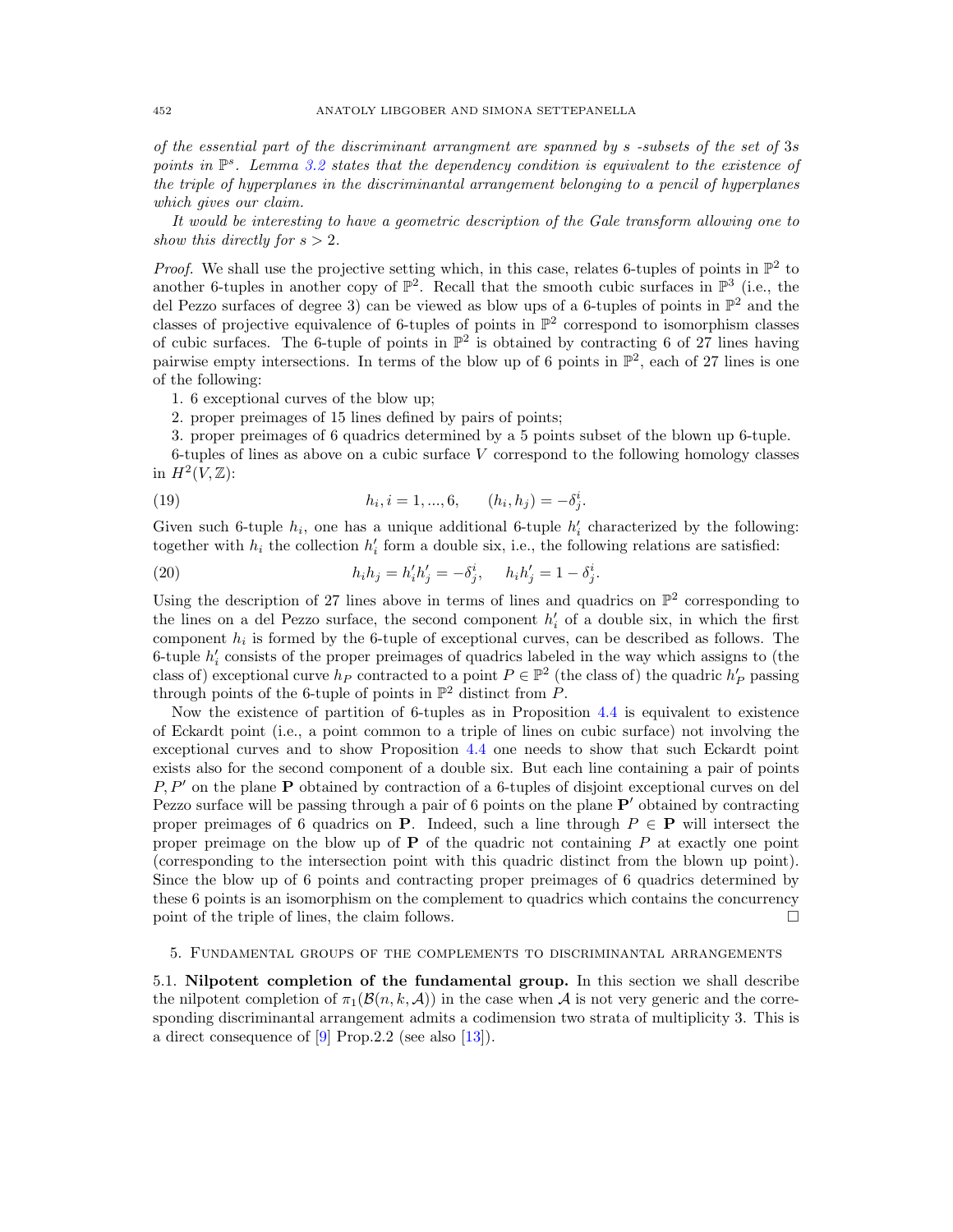**Proposition 5.1.** *Completion of the group ring*  $\mathbb{C}[\pi_1(\mathbb{C}^n \setminus \mathcal{B}(n, k, \mathcal{A}))]$  *with respect to the powers of the augmentation ideals is the quotient of the algebra of non-commutative power series*

$$
\mathbb{C}\ll X_J>>,\ J\in\mathcal{P}_{k+1}(\{1,\ldots,n\})
$$

*by the two-sided ideal generated by relations*

(*i*)  $[X_J, \sum_I X_I]$  *for a pair of subsets*  $J \in \mathcal{P}_{k+1}(K)$ *, with summation over* 

$$
I \in \mathcal{P}_{k+1}(K), K \subset \{1, ..., n\}, \text{Card } K = k+2.
$$

*(ii)*  $[X_J, X_I + X_J + X_K]$  *where I, J, K are subscripts corresponding to triples of hyperplanes in the discriminantal arrangement, such that corresponding hyperplanes in*  $A_{\infty}$  *satisfy dependency condition of Theorem 3.9 (2a).*

*(iii)*  $[X_J, X_K]$  *for any pair of sets with* Card  $J, K \geq k+3$  *and such that there does not exist subset I such that triple I, J, K satisfies the conditions of Theorem 3.9 (2a).*

5.2. Braid monodromy of discriminantal arrangements and  $\pi_1(\mathcal{S} \setminus \mathcal{B}(n, k, \mathcal{A}))$ . We shall describe the fundamental group of the complement to a discriminantal arrangement. In fact, we shall obtain the braid monodromy of the generic plane section of discriminantal arrangement, which by the classical van Kampen procedure yields the presentation of the fundamental group.

We describe the braid monodromy of the generic section of  $\mathcal{B}(n, k, \mathcal{A})$  in terms of a collection of orderings of hyperplanes of  $\mathcal{B}(n, k, \mathcal{A})$  constructed in terms of equations (2) of arrangement *A* of hyperplanes in the general position  $H_j^0, j = 1, ..., n$  as follows. The generic plane section of  $\mathcal{B}(n, k, \mathcal{A})$  can be described as subset of  $\mathbb{C}^2$  with coordinates  $(s, t)$  depending on a choice of generic  $a^n, b^n, c^n$  (specifying the plane section) consisting of points  $(s, t)$  such that the rank of the  $(k + 1) \times n$  matrix:

(21) 
$$
\begin{pmatrix} \alpha_1^1 & \dots & \alpha_k^1 & a^1t + b^1s + c^1 \\ \dots & \dots & \dots & \dots \\ \alpha_1^n & \dots & \alpha_k^n & a^nt + b^ns + c^n \end{pmatrix}
$$

is maximal. This plane is given in S by

$$
(22) \t\t x_i = a^i t + b^i s + c^i.
$$

For fixed  $\alpha_j^i, a^i, b^i, c^i, i = 1, ..., n, j = 1, ..., k$ , and generic  $(t, s)$ , the rank of this matrix is  $k + 1$ . For a generic fixed *s*, there is a finite collection  $t_1(s) < ... < t_{\binom{n}{k+1}}(s)$  of real numbers such that the rank of (21) is *k*: each  $t_i(s)$  corresponds to a  $k+1$  subset of  $\{1, ..., n\}$  labeling a hyperplane in  $\mathcal{B}(n, k, \mathcal{A})$ . Moreover there will be finite collection of real numbers  $s_1 < \ldots < s_N, N \geq {n \choose k+2}$ such that for these *s* there will be strictly less than  $\binom{n}{k+1}$  constants *t* for which the rank of  $(21)$  is less than  $k + 1$ . In fact, these values *s* correspond to projections on the *s*-coordinate of multiple points of the arrangement of lines restriction of  $\mathcal{B}(n, k, \mathcal{A})$  to the  $(s, t)$  plane. In particular, to each  $s_i$  corresponds a subset  $P_i$  in the sequence  $1, ..., {n \choose k+1}$  corresponding to the set of  $(k + 1)$ -subsets yielding the same value  $t(s_i)$ . The cardinality of the subset  $P_i$  is either  $k + 2$ , 3 or 2 (according to the multiplicity of the singular point corresponding to  $s_i$ ).

Recall (cf. for example [14] or [11]) that the real line  $Im(s) = 0$  in the complex *s*-line  $\mathbb{C}_s \simeq \mathbb{C}$  can be used to define in a canonical way the generators of the fundamental group  $\pi_1(\mathbb{C}_s \setminus \bigcup_{i=1}^N s_i)$  of the complement of *N* points in  $\mathbb{C}$ . In details, the generator corresponding to the point  $s_i$ ,  $i = 1, \ldots, N$  is the loop from a base point  $s_0$ ,  $Im(s_0) = 0$ ,  $s_0 \ll 0$ , to the point  $s_i$ , circumventing each  $s_j$ ,  $j < i$  as a semi-circle into the halfplane  $Im(s) < 0$  and returning back to *s*<sup>0</sup> after making the full circle around *si*. The braid monodromy for such a path is the product of factors corresponding to each  $s_j, j \leq i$ , i.e., the half twist  $\beta_{P_j}$  corresponding to  $P_j$  for  $j < i$ and the full twist  $\beta_{P_i}^2$ .